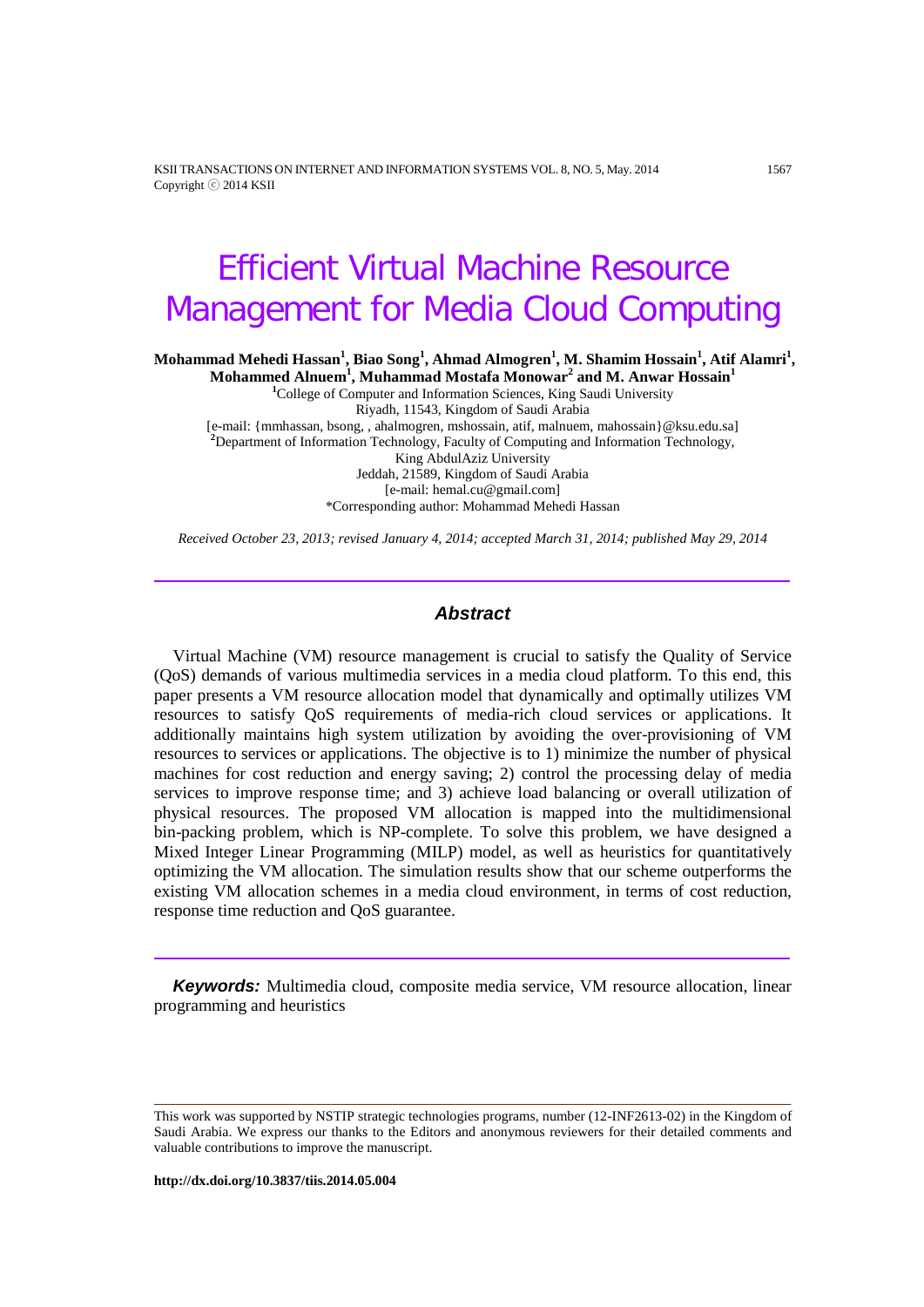## **1. Introduction**

In recent years, multimedia cloud computing [1] is becoming a promising technology to provide a flexible stack of computing, storage and software services in a scalable and virtualized manner for media-rich applications [2][3][4]. In this media cloud environment, the virtualization technology is applied to package the required CPU, memory, GPU (graphics processing unit), storage and network bandwidth resources of servers into virtual machines to manage and provision heterogeneous multimedia services and applications at lower cost with minimal efforts. These services include but are not limited to image/video retrieval, video transcoding, streaming, video rendering, media analytics, sharing and delivery [5][6][7].

 Due to the heterogeneity and mobility of the media services and users, media cloud has brought up the need for an efficient VM resource management to satisfy the QoS requirements of the media services, especially when different atomic media services such as streaming service, video transcoding services, rendering services and so on are composed to meet the customer demands [8]. These services have different QoS requirements, and need dynamic VM resource capacity at the run-time [1]. In addition, the processing delay of both the atomic and composite media services at the server side under different network conditions makes it difficult to efficiently manage VM resources, while fulfilling QoS demands [1][9][10].

 Although there are many researches going on to study various VM resource management techniques in cloud environment [11]-[22], very few of them are suitable for media cloud enthronement (Section2 provides a detailed survey of these works related to current paper). This is due to the dynamic nature of the multimedia services (atomic and composite) in terms of variable resource requirements at run-time. Currently, there exist few researches [23]-[28] related to VM resource allocation in a multimedia cloud environment. However, most of them do not take into account the composite media service scenario, which can affect the response time as well as the overall utilization of the physical resources. In addition, they do not consider the multiple VM resource dimensions (i.e. CPU, GPU, memory, storage and network bandwidth) in the resource allocation problem.

 In this paper, we tackle the aforementioned challenges of VM resource allocation in a media cloud environment. We propose a VM resource allocation model that optimally allocates VM resources to a set of physical machines/servers by considering the dynamic VM resource requirements for atomic and composite media services. It also ensures the minimum QoS requirements of the multimedia services, while maintaining high system utilization by avoiding over provisioning the VM resources for the services. The proposed VM resource allocation model is designed to 1) minimize the number of physical servers/machines for cost reduction and energy savings; 2) control the processing delay of multimedia services to improve response time; and 3) achieve load balancing or overall utilization of physical resources.

 To the best of our knowledge, none of the follwing works [23]-[28] so far presented as a comprehensive approach that handles all the above objectives at the same time with regards to the resource allocation for a media cloud platform. We formulate the proposed VM resource allocation problem into the multidimensional bin-packing problem, which is NP-complete [29]. Similar to this problem, we consider each virtual machine as an item, and the dimen- sions as its capacities. The goal is to minimize the number of physical servers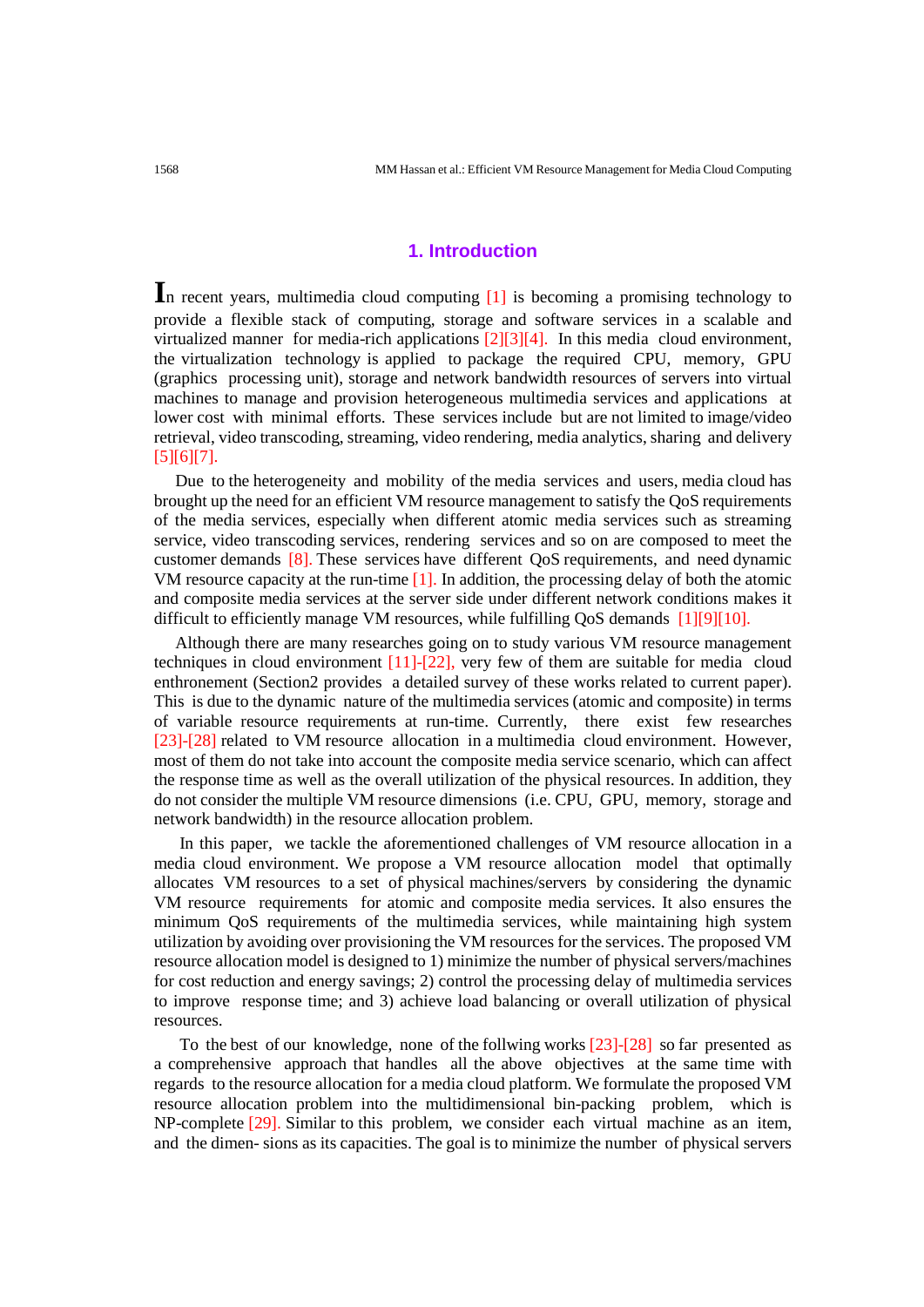to be used to place all Virtual Machines, while considering physical servers' capacities. To reduce the response time, improve the overall resource utilization and avoid frequent VM migration, we additionally consider three constraints such as processing delay, overall resource utilization and special resource utilization. We further define a mechanism that dynamically determines the optimal threshold value of these constraints. Based on the above considerations, we design a MILP model for optimizing VM allocation into physical servers. We also use various heuristics to generate candidate resource allocation schemes and to choose the best scheme for real VM allocation.

 Several experiments were carried out to validate the efficiency of our pro- posed VM resource allocation model in media cloud platform. These experiments were conducted for different request patterns of media services in various environments. We have also compared our proposed algorithm with three other existing algorithms in media cloud platform, which comprised of a load balancing model [28], queuing model [25], and a round-robin allocation [21]. The results include the performance of cost reduction, response time reduction and a QoS guarantee.

 The rest of the paper is organized as follows: Section 2 presents the related work. Section 3 describes our VM resource allocation model and heuristics for the current multi-dimensional problem. Section 4 presents experimental results and performance comparisons. Finally, Section 5 concludes the paper.

## **2. Related Work**

In recent years, the VM resource allocation in cloud environment has gained significant attention. Many existing efforts [11]-[22] study various VM resource management techniques for cloud resource management. Beloglazov et al [11] investigated energy-aware VM resource allocation heuristics that provides data center resources to client applications in a way that improves the energy efficiency of the data center without violating the negotiated SLAs. Aisopos et al [15] proposed a VM resource allocation model for SaaS cloud providers using fractional knapsack problem that maximizes the service provider's revenue and the resource utilization under a heavy load. The model focuses on maintaining the maximum resource utilization at the cost of risking potential SLA violations over the pending jobs that will yield the smaller profit for the SaaS cloud provider. Lin et al [17] developed a self-organizing model to manage cloud VM resources without the requirement of a centralized management control. Teng et al [18] presented a resource pricing and equilibrium allocation policy for limited cloud user competition over resources. Van et al [16] presented an autonomic virtual resource management mechanism in a cloud for service hosting platforms. Similarly, Berral et al [21] focused on autonomic energy-aware scheduling in the cloud that dynamically adapts to varying task types and workloads, and even to varying cloud infrastructure. The emphasis there on replacing uncertain information with data mining based algorithms, Game-theory based VM resource management for clouds was also studied in [19][20].

 However, the works presented above do not consider media cloud environment scenario, where a short battery lifetime, varying wireless channel conditions, and interaction latency pose major challenges for VM resource allocation. Additionally, these VM resource allocation models are unsuitable for heterogeneous multimedia services (atomic and composite), which are basically dynamic in nature. Currently, there are some research efforts going on [23]-[28] for allocating VM resources in a multimedia cloud environment. Sembiring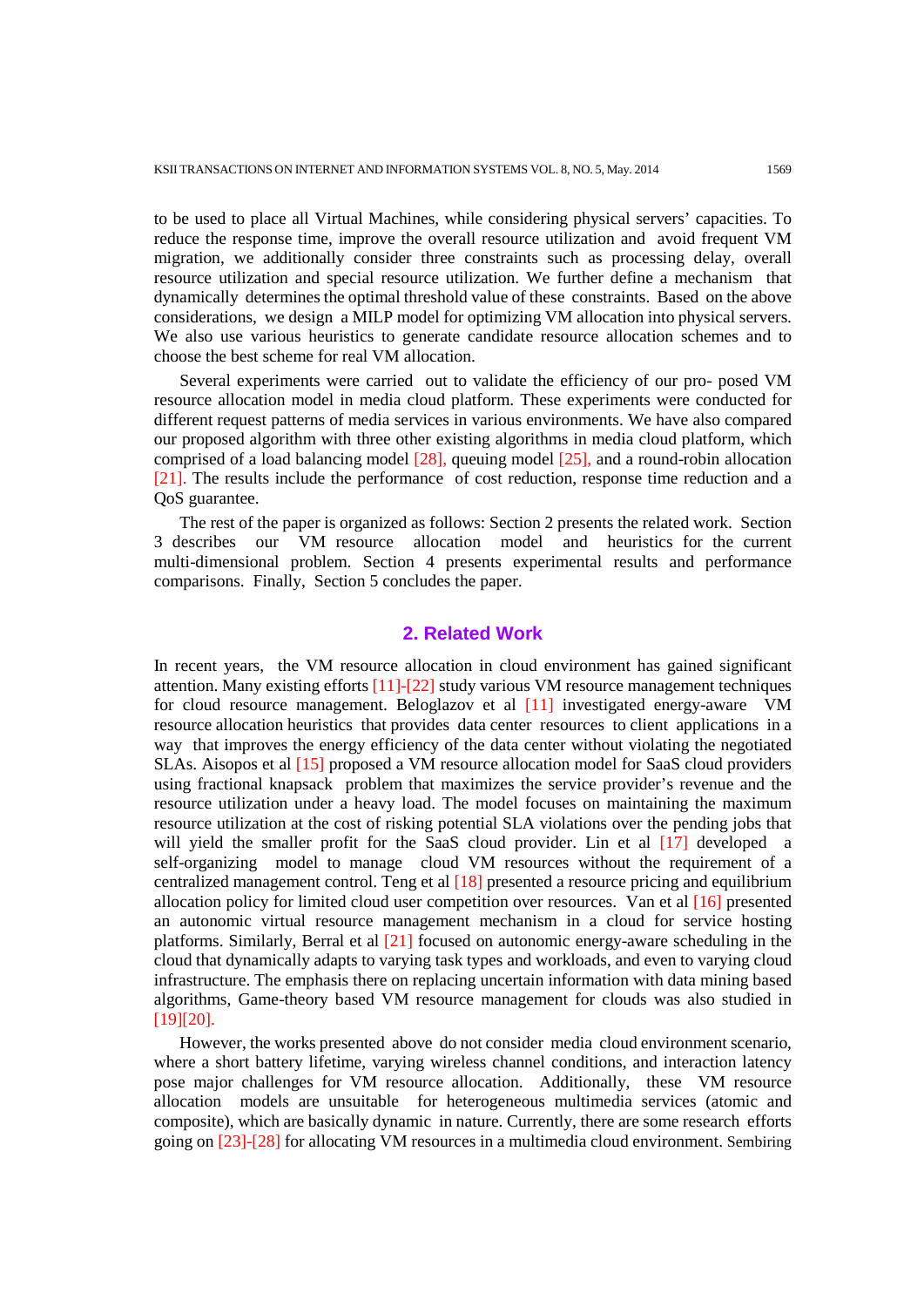et al. [23] investigated the relationship between the properties of media tasks and their resource consumption and accordingly propose a dynamic resource allocation solution utilizing machine learning techniques. Nan et al [25] proposed a cost-effective resource allocation optimization approach for multimedia cloud that was based on a queuing model. They considered the data center infrastructure as a node-weighted tree-like graph, and then used the queuing model to capture the relationship between the service response time and the allocated resources. They also studied the resource allocation problem in a single-class service case and a multiple-class service case, respectively. The same authors also present similar approach in  $[24][26][27]$ .

 Wen et al [28] presented an effective load-balancing algorithm for a cloud- based multimedia system, which can allocate and schedule VM resources for different user requests with minimum costs. They considered the network proximity and node server traffic loads while making an allocation. They utilized a round-robin algorithm to find the optimal node servers, which would minimize costs. However, those who work in the multimedia cloud assume that the pool of VM resources is homogeneous and that all multimedia service tasks are atomic; this is not practical. In  $[6]$ , Miao et al presented a cloud-based free viewpoint video rendering framework. In this architecture, every time, the user requests a new viewpoint, the view will be rendered in the cloud and then sent to the client. The researchers also proposed a resource allocation scheme that jointly considered rendering and rate allocations between the cloud and client to optimize the QoE (Quality of Experience). Here, the resource allocation is restricted to the free viewpoint video rendering framework and cannot be used for the general media cloud environment.

 Some research [30][31] focused on VM allocation for virtual desktop cloud (VDC) environment from the thin client perspective. In [30], Calyam et al. presents a utility-directed resource allocation model (U-RAM) that uses an offline benchmarking based combined utility function of CPU, memory, net- work health and thin-client user QoE. This is to dynamically create and place virtual desktops in resource pools at distributed cloud data centers, while optimizing resource allocations. This is accomplished by considering timeliness and coding efficiency as quality dimensions. They also propose an iterative algorithm for U-RAM (an NP-Hard problem) to optimize resource allocation with fast convergence that is based on combined utility functions. However, the U-RAM model cannot be directly applicable in the media cloud environment since it does not consider the composite multimedia service or application. This can affect the response time as well as overall utilization of VM resources.

 There are some others works which focus on resource allocation in heterogeneous multimedia services and network. For example, in [38], the authors presented a framework for efficient bandwidth allocation and group cooperation in P2P Live streaming scneario. In [39], the authors developed a fair resource allocaiton algorithm based on game theory for wirless multimedia communications. A non-intrusive and adaptable resource management framework, for multimedia applications, distributed in open and heterogeneous home networks is proposed in [40]

 To the best of our knowledge, only a few attempts towards proposing an all-inclusive approach that demonstrates a cost-effective and dynamic VM resource allocation for a media cloud platform, which not only considers atomic as well as composite multimedia services but also heterogeneous net- work conditions along with the overall utilization of physical servers. There- fore, the exploration of such a comprehensive approach is timely and crucial for considering the proliferation of emerging multimedia cloud computing.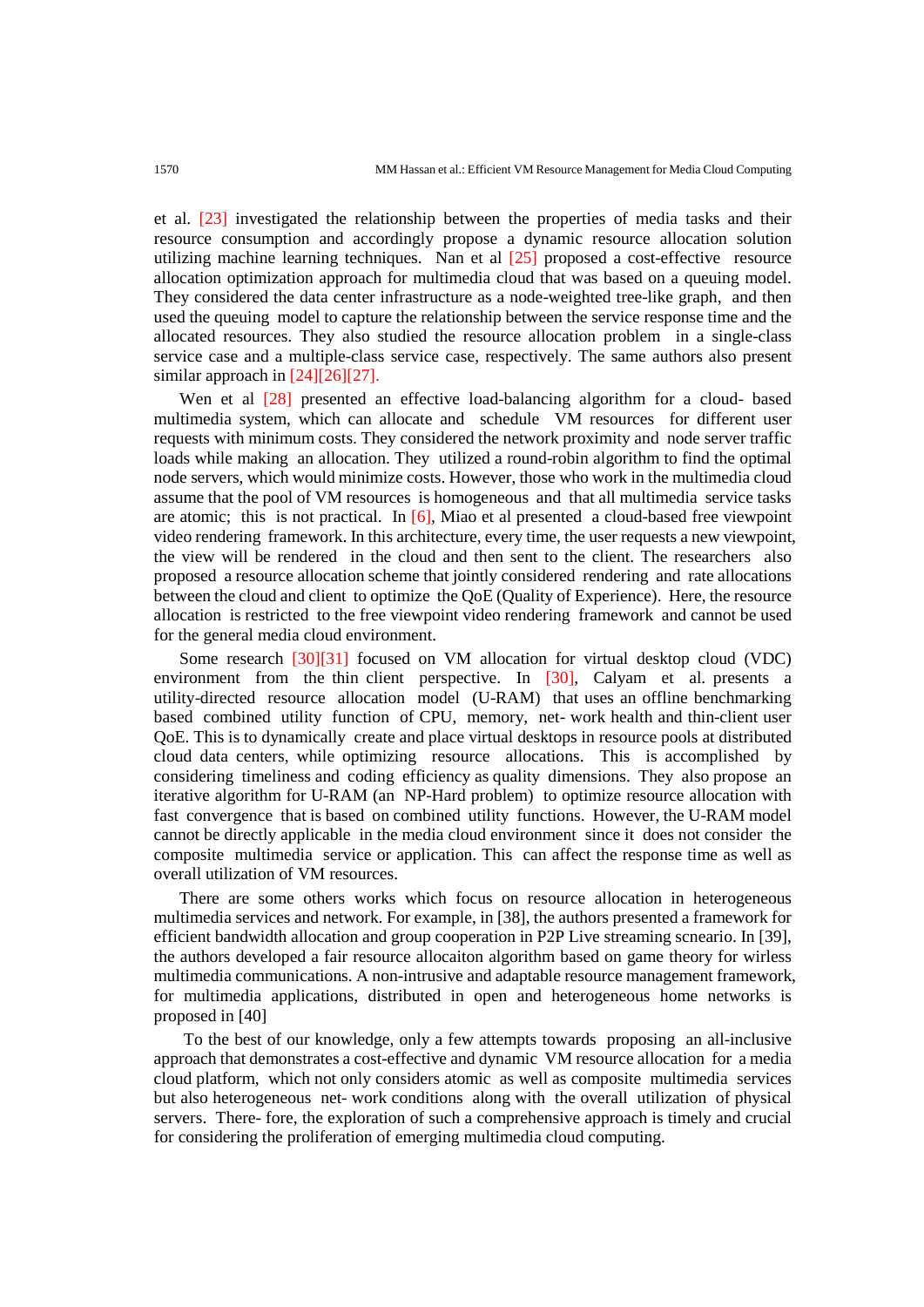# **3. Proposed VM Resource Allocation Model in Media Cloud Systems**

#### **3.1 Problem Formulation**

The proposed VM resource allocation problem is mapped to the multidimensional bin-packing problem [29], which is NP complete. In this problem, we have to map several items into the smallest number of bins as possible. Here, each item denotes a tuple, which contains its dimensions. In our scenario, we consider each VM as an item and the dimensions like CPU, memory, storage, network bandwidth, and GPU, as its capacities. The target is to find out the minimum number of physical servers to place all the VMs, with respect to physical server's capacities. To solve this problem, we have designed a MILP model, as well as heuristics to quantitatively optimize the VM allocation. We also consider three additional constraints: the processing delay of media service, resource utilization, and the special resource utilization to reduce the response time, improve the overall resource utilization and avoid frequent VM migration respectively.

 The VM resource allocation process can be static or dynamic. In static VM allocation, VM capacities are configured using peak load demands of each media workload. The utilization of the peak load demand ensures that the VM does not overload and stay in the same physical servers during their entire lifetime. However, it leads to idleness due to the variable VM resource demand of media workloads.

 In dynamic VM allocation, VM capacities are configured dynamically according to the current media workload demands. However, it may require migrating VMs between physical servers in order to: (i) pull out physical servers from an overloaded state when the sum of VMs capacities mapped to a physical server becomes higher than its capacity; (ii) turn off a physical server when the VMs mapped to it can be moved to other physical servers. In our scenario, we allow the virtual machine capacities to be varied on demand. When new media service joins, the system uses the proposed VM allocation algorithm to find proper physical server. If VM migration is required due to the occurrence of an overloaded state, the system also adopts the same VM allocation algorithm for selecting a new physical server. Now, we present a linear programming model to solve the VM resource allocation problem.

## **3.2 Linear Programming Model**

The input parameters and variables used in the linear programming formulation are presented in **Table 1.** For an atomic or composite media service *I* that needs to be allocated, the MILP model is presented in Eq. (1) to (6).

$$
\text{Minimize} \quad \sum_{p \in P} y_p \tag{1}
$$

Subject to

$$
\sum_{p \in P} x_{pv} = 1 \quad \forall v \in V \tag{2}
$$

$$
\sum_{v \in V} u_{vr} x_{pv} \le c_{pr} y_p \quad \forall p \in P, \forall r \in R
$$
 (3)

$$
d_I \le T \tag{4}
$$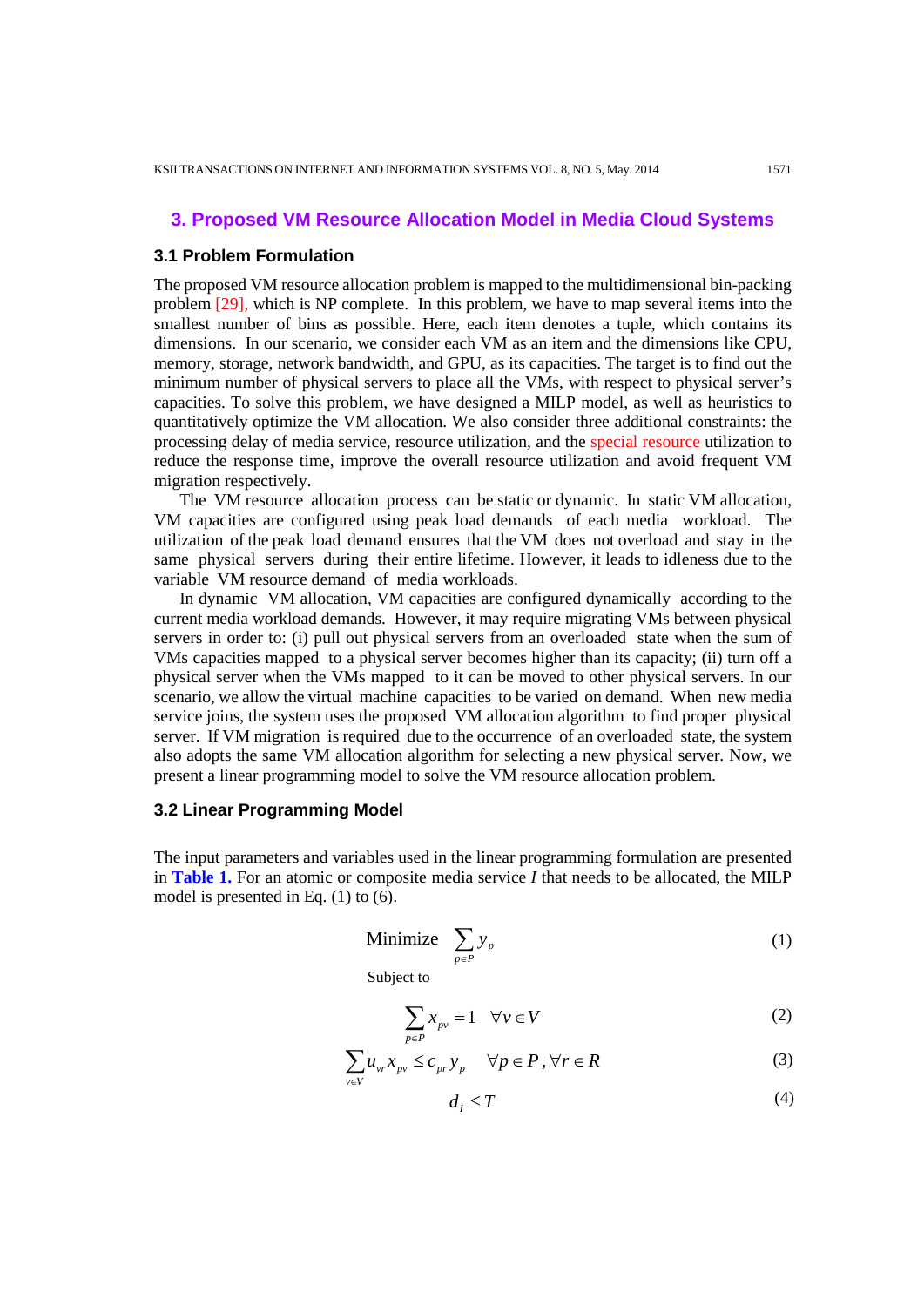$$
\sum_{v \in V} ruc_{pv} x_{pv} \le T_1 \quad \forall p \in P \tag{5}
$$

$$
\sum_{v \in V} s_{pv} x_{pv} \le T_2 \quad \forall p \in P \tag{6}
$$

The objective function in (1) aims at minimizing the number of required physical servers. The constraint in (2) guarantees that each virtual machine is mapped to a single physical server. Equation (3) guarantees that the virtual machine demands allocated in each physical server do not overload its capacity. The constraint in (4) guarantees that the processing delay of media service *I* does not exceed a certain threshold value *T*. Equation (5) is an optional constraint which can help to improve the overall resource utilization. The optional constraint in (6) can reduce the chance of special resource overload and can potentially balance the special resource utilization among all physical servers. Here special resource means that some media applications may give more importance to only CPU than other resources or combinations of any resources. In this scenario, the constraint in (6) cans address to balance the special resource utilization throughout the physical servers.

 Since the future workload may not be predictable, our objective function in (1) represents the average statistics from time 0 to current time. For the constraints, they should be satisfied at any time when the allocation decision is made. Thus, we did not present the time variable *t* in those formulas. The optional constraints (5) and (6) are proposed to reduce the searching space for this NP-hard optimization problem. However, the use of these constrains may lead the results to be near-optimal. The definitions and effectiveness of  $ruc_{\scriptscriptstyle{pv}}$ ,  $S_{\scriptscriptstyle{pv}}$  and  $d_{\scriptscriptstyle{I}}$  are explained as follows:

| <b>Parameters</b>            | <b>Description</b>                                                                                           |  |  |  |  |  |
|------------------------------|--------------------------------------------------------------------------------------------------------------|--|--|--|--|--|
| $\boldsymbol{P}$             | set of physical servers                                                                                      |  |  |  |  |  |
| $\boldsymbol{V}$             | set of virtual machines                                                                                      |  |  |  |  |  |
| $\overline{R}$               | set of resources (CPU, memory, storage, GPU and network)                                                     |  |  |  |  |  |
| $I = \{v_1, v_2, , v_n\}$    | multimedia service (single or composite)                                                                     |  |  |  |  |  |
| $u_{rr}, v \in R \& r \in R$ | amount of resource $r$ used by VM $v$                                                                        |  |  |  |  |  |
| $c_{pr} \in R$               | capacity for physical server $p \in P$ of resource $r \in R$                                                 |  |  |  |  |  |
| $ruc_{pv}$                   | overall resource utilization on physical server $p \in P$<br>after                                           |  |  |  |  |  |
|                              | allocating virtual machine $v \in V$                                                                         |  |  |  |  |  |
| $S_{p\nu}$                   | percentage of special resource utilization on physical server $p \in P$                                      |  |  |  |  |  |
|                              | after allocating virtual machine $v \in V$                                                                   |  |  |  |  |  |
| $d_{\frac{p_1p_2}{}}$        | delay between physical servers $p_1 \in P$ and $p_2 \in P$                                                   |  |  |  |  |  |
| $d_{pe}$                     | delay between physical server $p \in P$ and external server e                                                |  |  |  |  |  |
| $d_{I}$                      | delay of media service $I$                                                                                   |  |  |  |  |  |
| $y_p \in \{0,1\}$            | equals to 1 if physical server $p \in P$ is used, 0 otherwise                                                |  |  |  |  |  |
| $x_{\text{nv}} \in \{0,1\}$  | equals to 1 if virtual machine $v \in V$ is allocated to physical server<br>$p \in P$ currently, 0 otherwise |  |  |  |  |  |

**Table 1**. Parameters and variables for the VM allocation problem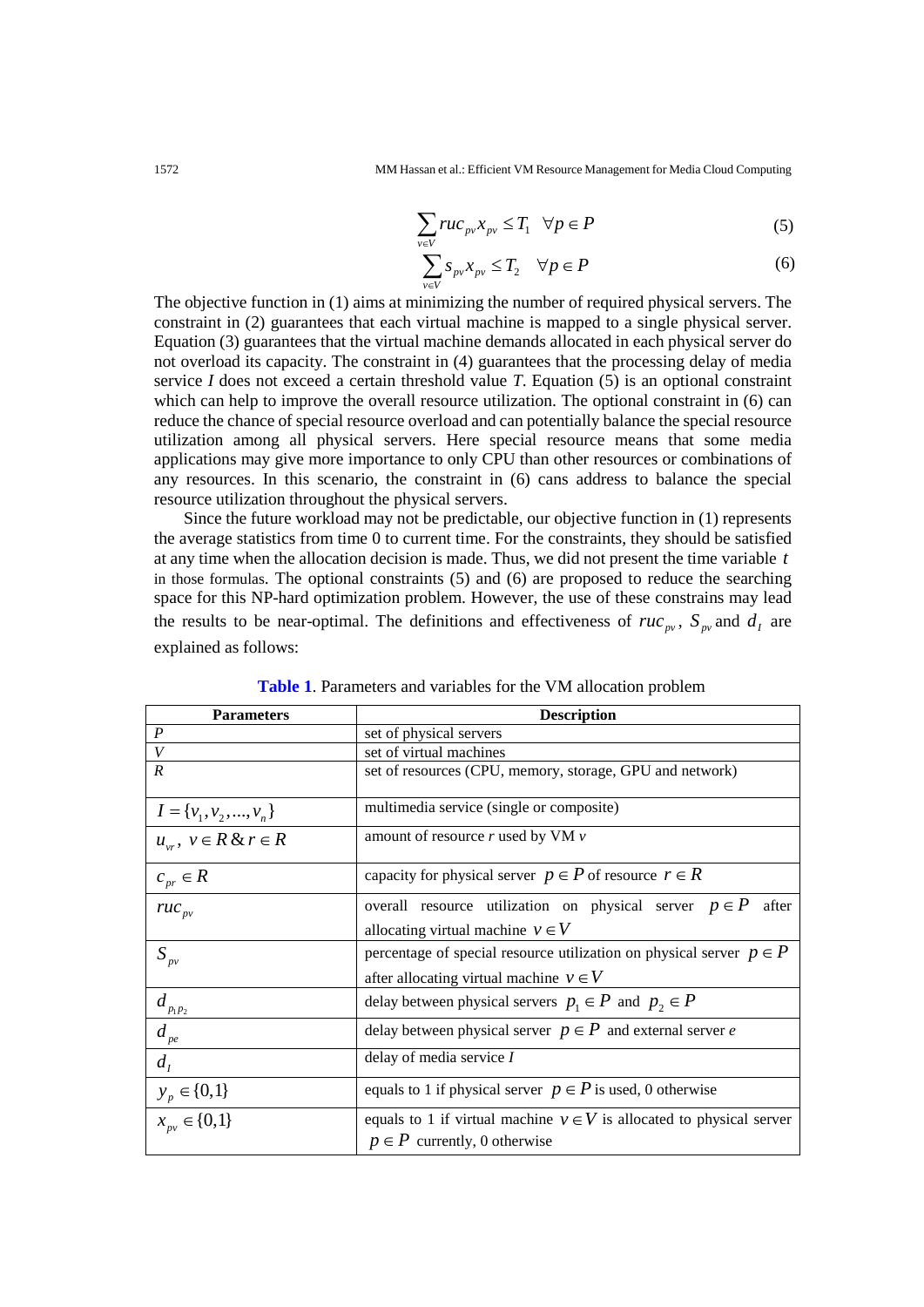**Definition 1:** (media service delay): Given a multimedia service  $I = \{v_1, v_2, ..., v_n\}$ , we discuss three types of service flow. The first case is for the atomic multimedia service case, where the VMs have no intercommunication with each other. In this case, the constraint on  $d<sub>I</sub>$ can be defined as follows:

$$
\sum_{p \in P} d_{pe_i} x_{pv_i} \le T_{v_i} \quad \forall v_i \in I \tag{7}
$$

We apply different threshold values for different Virtual Machines ( $T_{v_i}$  for  $v_i$ ). For any virtual machine  $v_j$  that does not have communication with an external server, the corresponding constraint can be removed. The second scenario is for the composite multimedia service with synchronous integration, where the screen update from *n* Virtual Machines is synchronized first, and is then transmitted to the user. In this case, the constraint on  $d<sub>I</sub>$  can be denoted as follows:

$$
\sum_{p \in P} d_{pe_i} x_{pv_i} \le \min(T_{v_i}) \quad \forall v_i \in I
$$
\n(8)

Where  $min(T_{\nu_i})$  represents the most strict delay constraint among all of the services. Every virtual machine allocation should meet the requirement of  $min(T_{\nu})$ , since they are synchronized.

 The last case is for the composite multimedia service with sequential composition, where the output of the service running on  $v_i$  is the input of the service running on  $v_{i+1}$ . In this case, the constraint on  $d_i$  can be specified as follows:

$$
\sum_{p \in P} d_{pe_1} x_{pv_i} \le T_{v_1}
$$
\nGiven  $p_1$ 

\n
$$
\sum_{p \in P} (d_{pe_2} + d_{p_1p}) x_{pv_2} \le T_{v_2} - T_{v_1}
$$
\n
$$
\dots
$$
\nGiven  $p_{n-1}$ 

\n
$$
\sum_{p \in P} (d_{pe_n} + d_{p_{n-1}p}) x_{pv_n} \le T_{v_n} - T_{v_{n-1}}
$$
\n(9)

In this case, the delay constraint on allocation is computed by subtracting  $T_v$  from  $T_{v+1}$ .

**Definition 2** (Resource utilization and Special Resource condition): Given a media service or application *i* and a physical machine *j*, let  $c_{ij}$ ,  $m_{ij}$ ,  $g_{ij}$ , and  $b_{ij}$  are the percentages of resource usage regarding CPU, memory, GPU and network bandwidth, respectively. If the application is supported by the VM, then the extra resource consumption of VM, OS and remote server should be also included. Thus, application  $i$  and virtual machine  $v$  can be used interchangeably. Let  $fc_i$ ,  $fm_i$ ,  $fg_i$ , and  $fb_i$  be the percentages of idle CPU, memory, GPU and network bandwidth resources, respectively, on machine *j* . For any resource, if at least *k* % of free capacity is reserved to buffer the unexpected workload burst, then it would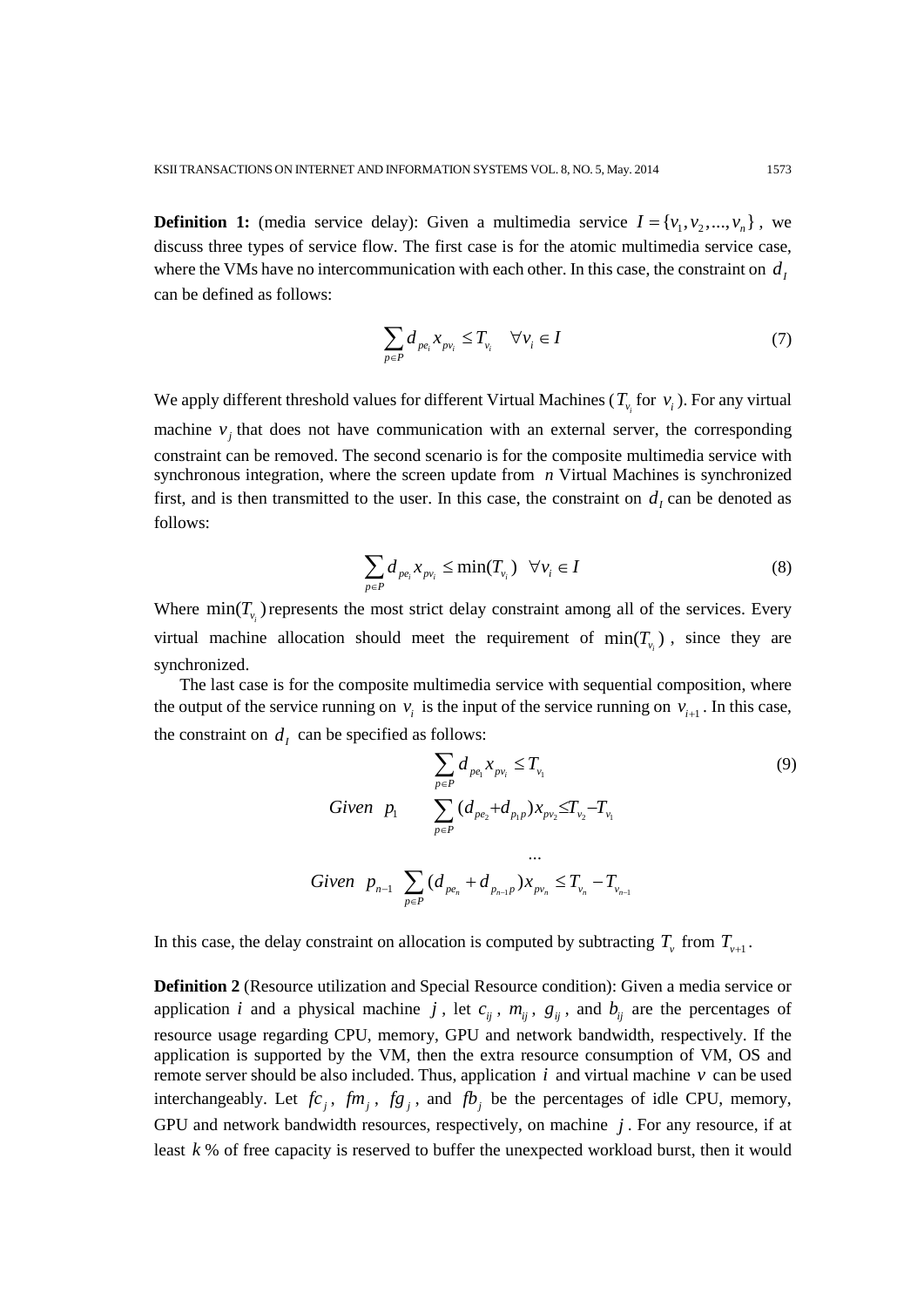not be counted in the available idle resources. The exact amount of reserved resource is determined by the cloud resource provider by using long term benchmark or short term workload prediction models [32][33]. The media application can be allocated to that physical machine only if the following condition (10) is met:

$$
c_{ij} \leq fc_j \& m_{ij} \leq fm_j \& g_{ij} \leq fg_j \& b_{ij} \leq fb_j \tag{10}
$$

After media application  $i$  is allocated on physical machine  $j$ , the average percentage of free resource  $ap_{ij}$  is defined using (11):

$$
ap_{ij} = (f c'_{j} + f m'_{j} + f g'_{j} + f b'_{j})/4
$$
\n(11)

where,

$$
f c'_{j} = f c_{j} - c_{ij}, f m'_{j} = f m_{j} - m_{ij},
$$
  
\n
$$
f g'_{j} = f g_{j} - g_{ij}, f b'_{j} = f b_{j} - b_{ij}
$$
\n(12)

For machine  $j$ , the resource utilization condition after allocating application  $i$  is denoted as *ruc*<sub>ii</sub>, which is a mean-square value. Using (13), we have defined *ruc*<sub>ii</sub> in (5) as follows:

$$
ruc_{ij} = (f c'_{j} - ap_{ij})^{2} + (f m'_{j} - ap_{ij})^{2} + (f g'_{j} - ap_{ij})^{2} + (f b'_{j} - ap_{ij})^{2}
$$
 (13)

 We assume that the applications running on a single physical machine share all of the resource capacity in a proportional way. More specifically, application *i* will be allocated on physical machine *j*, which will get  $(c_{ii}/(1-f_c)) \times 100\%$  of the CPU capacity, and same for memory, GPU and bandwidth resoueces.

 As the resources may not be treated equally in multimedia system, constraint (6) is created to address this issue. Let us consider an instance where CPU is more important for processing the multimedia tasks, such as face recognition or data analytics. Regarding application *i* , the superiority of machine *j* is defined as  $s_{ij}$  in (6) by using (14):

$$
s_{ij} = c_{ij} / (c_{ij} / (1 - f c') ) = 1 - f c'_{j}
$$
 (14)

It turns out that for allocation *i* the superiority of machine *j* is the percentage of CPU capacity that has been occupied after application *i* 's allocation. For other systems where bandwidth or GPU is more important, the definition of  $s_{ij}$  can be modified accordingly.

## **3.3. Threshold Determination**

In our MILP formulation, we have three types of threshold: network delay *T* in (4), overall resource condition  $T_1$  in (5), and free resource  $T_2$  in (6). The delay threshold  $T$  is given by the QoS requirement of each application. Certain amount of special resource capacity should be reserved to handle an unexpected resource burst. Thus,  $T_2$  will be generated according to the specific QoS requirement, the benchmark or the workload burst prediction regarding each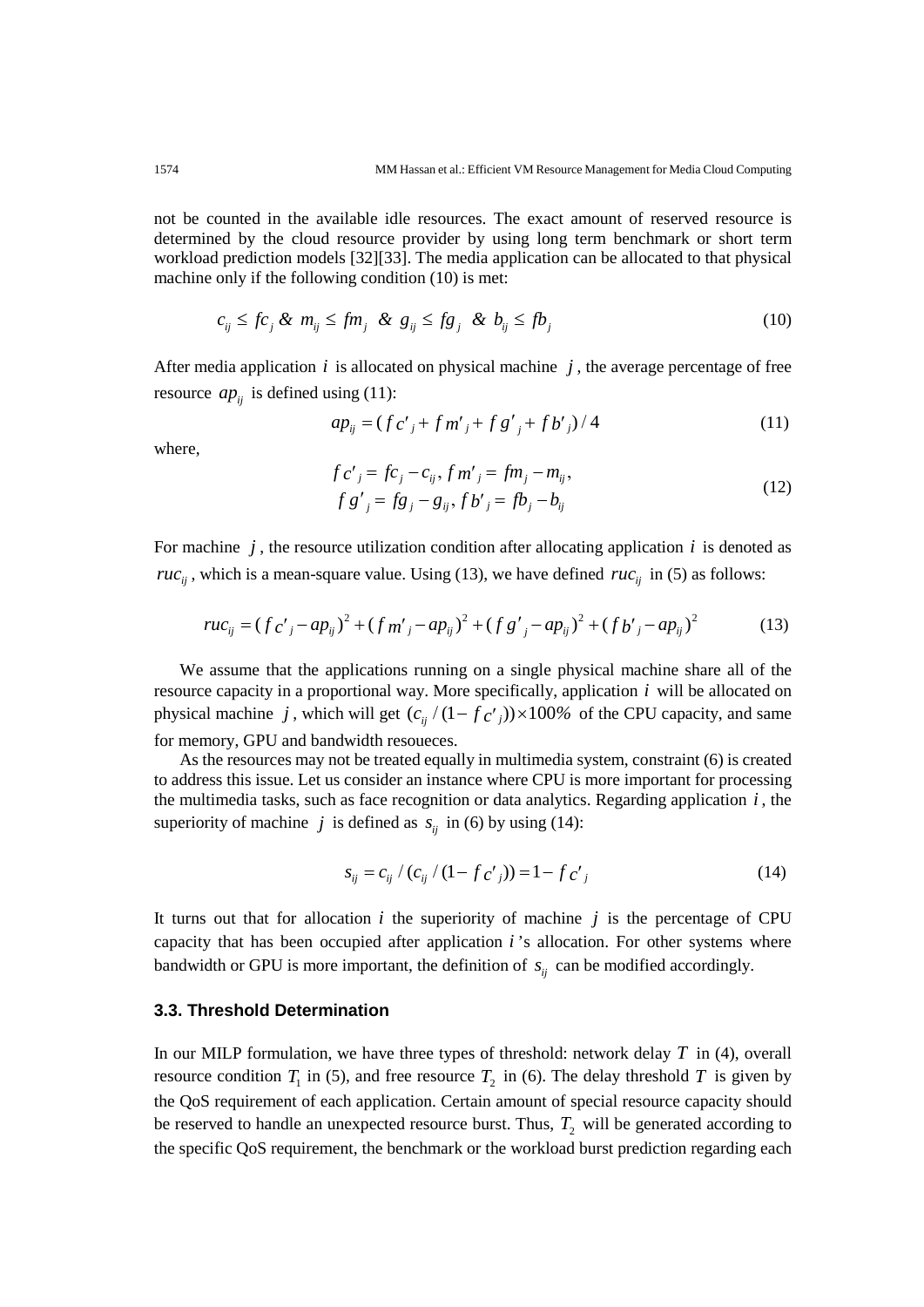application. The applications that experience frequent special resource bursts may require a small  $T_2$  value.

 Normally, we use the objective function presented in (1) to determine the optimal value of *T*<sub>1</sub>. However, if the physical servers are not capable of supporting all of the requests, in order to find the optimal value of  $T_1$ , we will introduce a new objective function U using (15):

$$
U = \lambda_c \left[ \sum_{p_j \in P} (1 - fc_j) \times oc_j \right] + \lambda_m \left[ \sum_{p_j \in P} (1 - fm_j) \times om_j \right]
$$
  
+ 
$$
\lambda_g \left[ \sum_{p_j \in P} (1 - fg_j) \times og_j \right] + \lambda_b \left[ \sum_{p_j \in P} (1 - fb_j) \times ob_j \right] - C_{P'} \tag{15}
$$

where *U* is the overall resource utilization;  $oc_j$ ,  $om_j$ ,  $og_j$ , and  $ob_j$  are the total amount of CPU, memory, GPU and network bandwidth on physical server  $p_j$ ;  $\lambda_c$ ,  $\lambda_m$ ,  $\lambda_g$  and  $\lambda_b$ denote the pricing schemes for each CPU unit, memory unit, GPU unit and network bandwidth unit, respectively;  $C_{p'}$  is the total cost for maintaining the active physical servers. This new objective function measures the total server resource utilization. For the simplicity of explanation, we describe the threshold selection algorithm with the objective function *U* . It is exactly same as if the objective function  $U$  is replaced by the one that we presented in  $(1)$ . Suppose that we have a set of applications, a set of physical servers and a heuristic adopting threshold  $T_1$ . By varying the value of threshold and by repeatedly using the heuristics, we can get different results regarding the overall resource utilization *U* .

Let  $f(T_1) = U$   $(0 \le T_1 \le 1)$  be the evaluation function. Our goal is to find an optimal  $T_1$ , which can maximize U. Intuitively, the function  $f(T_1)$  should be nearly unimodal in its domain. Considering the optimal  $T_1$  as the standard point, a lower  $T_1$  will block proper VM allocation while a higher  $T_1$  may cause improper VM allocation. Both cases result in low resource utilization since more physical servers have to be used to handle VM requests.



**Fig. 1.** The rules for choosing threshold value (a). The peak is located in the side part (b). The peak is located in the middle part.

We now propose an iterative approach to determine the optimal value of  $T_1$ . The principle of our approach is very similar to that of Bisection method [34] . We repeatedly use the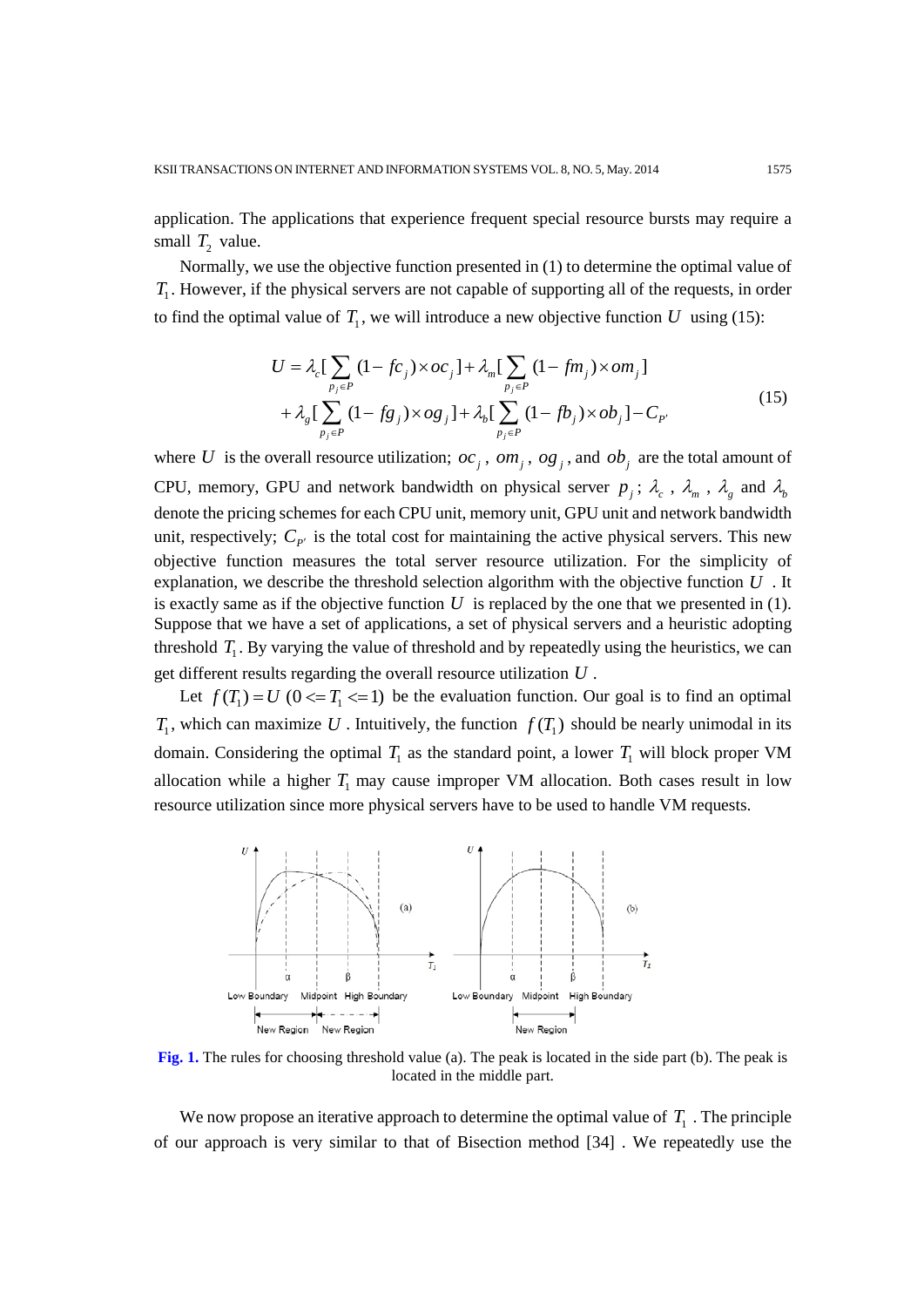heuristics to simulate the VM allocation process, where different  $T<sub>1</sub>$  are used. According to the results of  $U$ , we bisects the original interval then selects a subinterval where a  $T_1$  maximizing  $f(T_1)$  must lie for further processing. The updating rule is shown in Fig. 1.

In Fig. 1,  $\alpha$  and  $\beta$  are the midpoints between the current three points. Fig. 1(a) shows the situation where the peak point is located in the side part. If  $f(\alpha) > f(Mid)$ , the current midpoint is set as the new high boundary, while  $\alpha$  is set as the new midpoint. Similarly, if  $f(\beta)$  >  $f(Mid)$ , the current midpoint is set as the new low boundary, while  $\beta$  is set as the new midpoint. As shown in Fig. 1(b), for  $f(\alpha) > f(Mid)$  and  $f(\beta) > f(Mid)$ ,  $\alpha$  is set as the new low boundary, while  $\beta$  is set as the new high boundary.

According to the definition domain of  $T_1$ , the low boundary is initialized to be  $T_1 = 0$ , and the high boundary is  $T_1 = 1$ . Therefore, the medium point between the low boundary and the high boundary is  $T_1 = 0.5$ . These three points are iteratively updated until the interval between the low boundary and the high boundary is small enough. It is not necessary to determine  $T_1$  for each set of VM request during runtime. Only a periodical determination is required.

## **3.4. Heuristics to Model the VM resource Allocation**

The multidimensional bin-packing problem can also be solved using heuristics. Although heuristic solutions will not guarantee an optimal solution, the required time to obtain a feasible solution is much shorter than MILP. We utilize three heuristics like first-fit decreasing (FFD), best-fit decreasing (BFD), and worst fit-decreasing (WFD) [29] and modify them according to the restrictions of the constraints (eq.  $(1)$  -  $(6)$ ). In that heuristics, a lexicographic order is utilized to sort each VM demand. Following the heuristic definitions, the mapping of each VM will then be performed. In the FFD heuristic, the VM will be mapped to the first physical server with available capacity. In case of a BFD heuristic, it will be mapped to the physical server that leaves the least left over space after the mapping between all available physical servers. And for WFD heuristic, it will be mapped to the physical server that leaves the largest left-over space after the mapping between all available physical servers. We adopt these three heuristics to generate candidate VM allocation schemes, and to choose the best scheme for real VM allocation.

## **3.4.1. Algorithm Description**

In this section, we explain the entire procedure of our proposed allocation algorithm. **Algorithm 1** presents the pseudo code of the proposed allocation algorithm.

*Step 1*: Check whether it is necessary to re-select the threshold value. If it is necessary, then run the threshold selection algorithm; Otherwise, use the previous threshold value. *Step 2***:** Use the three heuristics FFD, BFD and WFD with the threshold value to generate three allocation schemes.

*Step 3*: Choose the best allocation scheme and enforce allocation.

*Step 4***:** Update the physical server information for next allocation.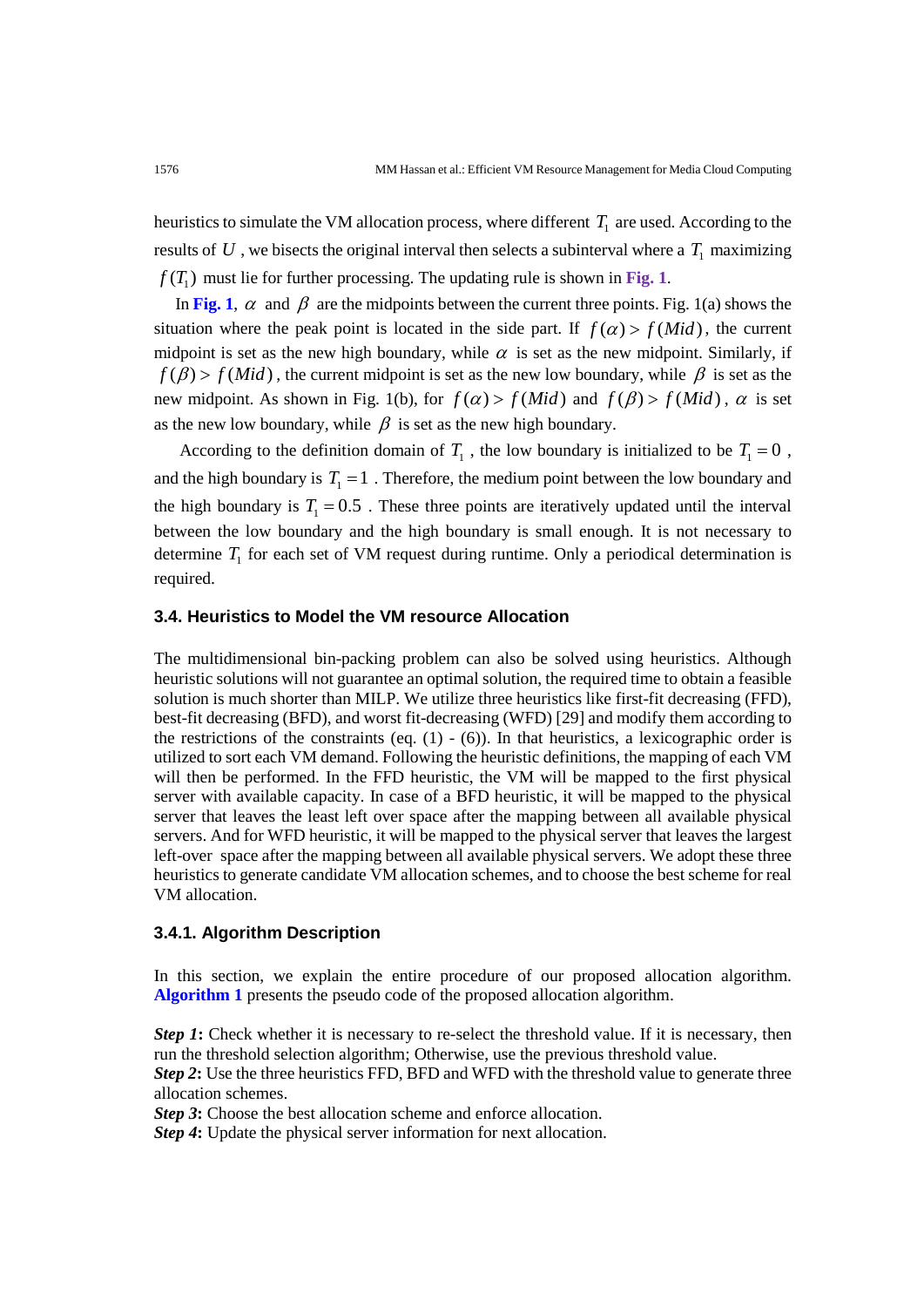## **3.4.2. Complexity Analysis**

The time complexity of the proposed allocation algorithm is denoted by  $O(3 \times n^2 m + 9 \times \log_2 100 \times pn^2 m)$ . *n* denotes the number of service request, *m* denotes the number of physical servers, and *p* denotes the probability that the threshold will need to be re-selected. The time complexity of heuristic allocation algorithm is  $O(3 \times n^2 m)$ , since it calls FD, BFD and WFD functions where each function takes  $O(nm)$  to allocate one service request, and  $O(n^2m)$  for the entire allocation. The threshold determination algorithm consists of  $log<sub>2</sub> 100$  rounds, and heuristic allocation algorithm is called three times in each round. Thus, each execution of threshold determination algorithm takes  $O(9 \times \log_2 100 \times n^2 m)$ . As it is executed with probability  $p$ , the total complexity of threshold determination part is  $O(9 \times \log_2 100 \times pn^2m)$ .

#### **Algorithm 1.** Pseudo code of VM resource allocation algorithm

```
if is_time_to_update_threshold() then
       T_{low} \leftarrow 0, T_{high} \leftarrow 1, T_{medium} \leftarrow 0.5;while (T_{high} - T_{low} > 0.01) do
              T_{\alpha} \leftarrow (T_{low} + T_{medium})/2;T_{\beta} \leftarrow (T_{high} + T_{medium})/2;if heuristic(T_{medium}) \geq heuristic(T_{\alpha}) \geqheuristic(T_{\alpha})orheuristic(T_{medium}) \geq heuristic(T_{\beta}) \geq heuristic(T_{\alpha})
              then
                     T_{low} \leftarrow T_{\alpha};T_{high} \leftarrow T_{\beta};else
                     if heuristic(T_{\beta}) \geq heuristic(T_{medium}) \geq heuristic(T_{\alpha}) then
                            T_{low} \leftarrow \widetilde{T}_{medium};T_{medium} \leftarrow T_{\beta};end
              end
       end
end
T_1 \leftarrow T_{medium};heuristic(T_1);
enforce_allocation();
update\_server();heuristic (threshold T_1) {
best_result \leftarrow \phi;
if hearistic_FFD(T_1) > best\_result then
     best\_result \leftarrow heuristic\_FFD(T_1);\mathbf{L}end
if heuristic_BFD(T_1) > best\_result then
     best\_result \leftarrow heuristic\_BFD(T_1);\mathbf{L}end
if heuristic_WFD(T_1) > best_result then
\left| \quad \text{best\_result} \leftarrow \text{heuristic\_WFD(T_1)};end
return best_result \}
```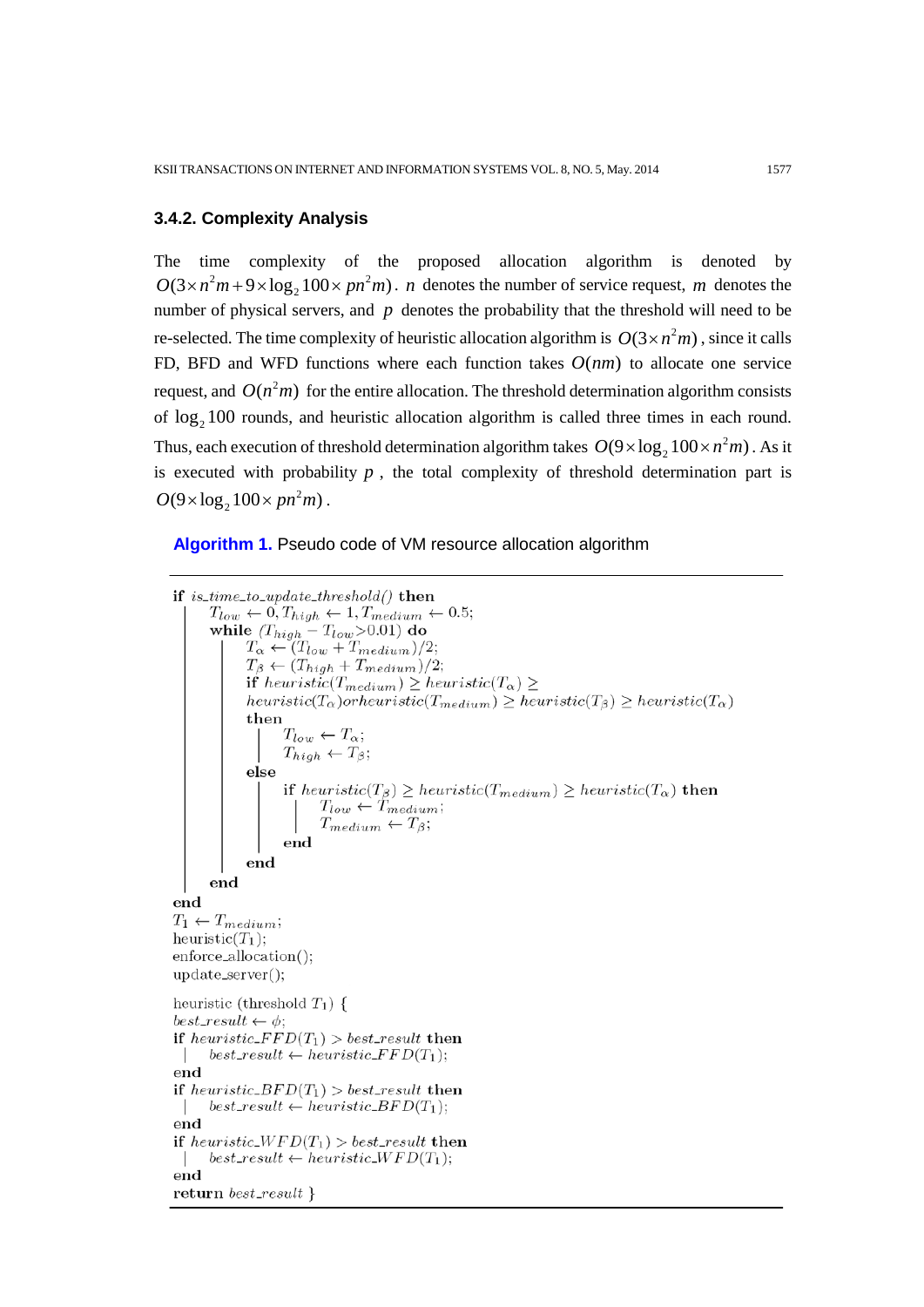## **4. Performance Evaluation**

In this section, we have presented simulation setup description and conducted several experiments to validate the efficiency of our proposed VM allocation approach as done in. These experiments were conducted for different cases, such as low/high heterogeneity of media tasks, and a large/small media task set. We compared our proposed algorithm with three existing algorithms: a load balancing model [28], a queuing model[25], and a round-robin allocation [21]. The results include the performance of cost reduction; response time reduction and QoS guarantee.

#### **4.1. Simulation Settings**

In order to describe the simulation setup in a clear way, we draw the entire simulation infrastructure and present it in **Fig. 2**. As we can see from the figure, there are two major simulation components: workload generator and cloud simulator. The workload generator takes responsibility of generating atomic, synchronous and sequential workload for simulation. The two sub-components are designed to generate individual multimedia service workload and to generate delay constraints for three types of service composition, respectively. The cloud simulator receives multimedia service requests from workload generator and creates VMs with pre-configured CPU capability, memory, GPU and bandwidth. The cloud resourcesand network environment are simulated by generating physical machines/servers with identical capacity and network latency matrix indicating the network latency between the physical machines/servers, respectively. Finally, seven different resource allocation schemes, including proposed method are tested. The results such as the number of active physical machine/server and average delay are collected from PM (physical machine) monitor and network monitor.

| Workload<br>Generator            |                                                                                                  |
|----------------------------------|--------------------------------------------------------------------------------------------------|
| Multimedia<br>Service            | TU-Berlin as<br>DCT/IDCT<br><b>Image Rotation</b><br>Video Rendering<br>i.<br>average workload   |
| Service<br>Composition           | Atomic<br>Synchronous<br>Sequential                                                              |
| Cloud<br>Simulator               |                                                                                                  |
| <b>VM</b><br>Request             | CPU<br>GPU<br>Bandwidth<br>Memory<br>request<br>request<br>request<br>request                    |
| <b>VM</b><br>Generator           | VM,<br>VM,<br>VM <sub>n</sub>                                                                    |
| Resource<br>Allocation<br>Scheme | Proposed method<br>Round-robin<br>WFD<br><b>Balancing</b><br>Queuing<br><b>FFD</b><br><b>BFD</b> |
| Cloud<br>Resources               | PM monitor<br>PM <sub>m</sub><br>PM <sub>1</sub><br>PM <sub>2</sub><br>$\cdots$                  |
| Network                          | Delay Monitor<br>Network Delay                                                                   |

**Fig. 2.** Silumation Infrstructure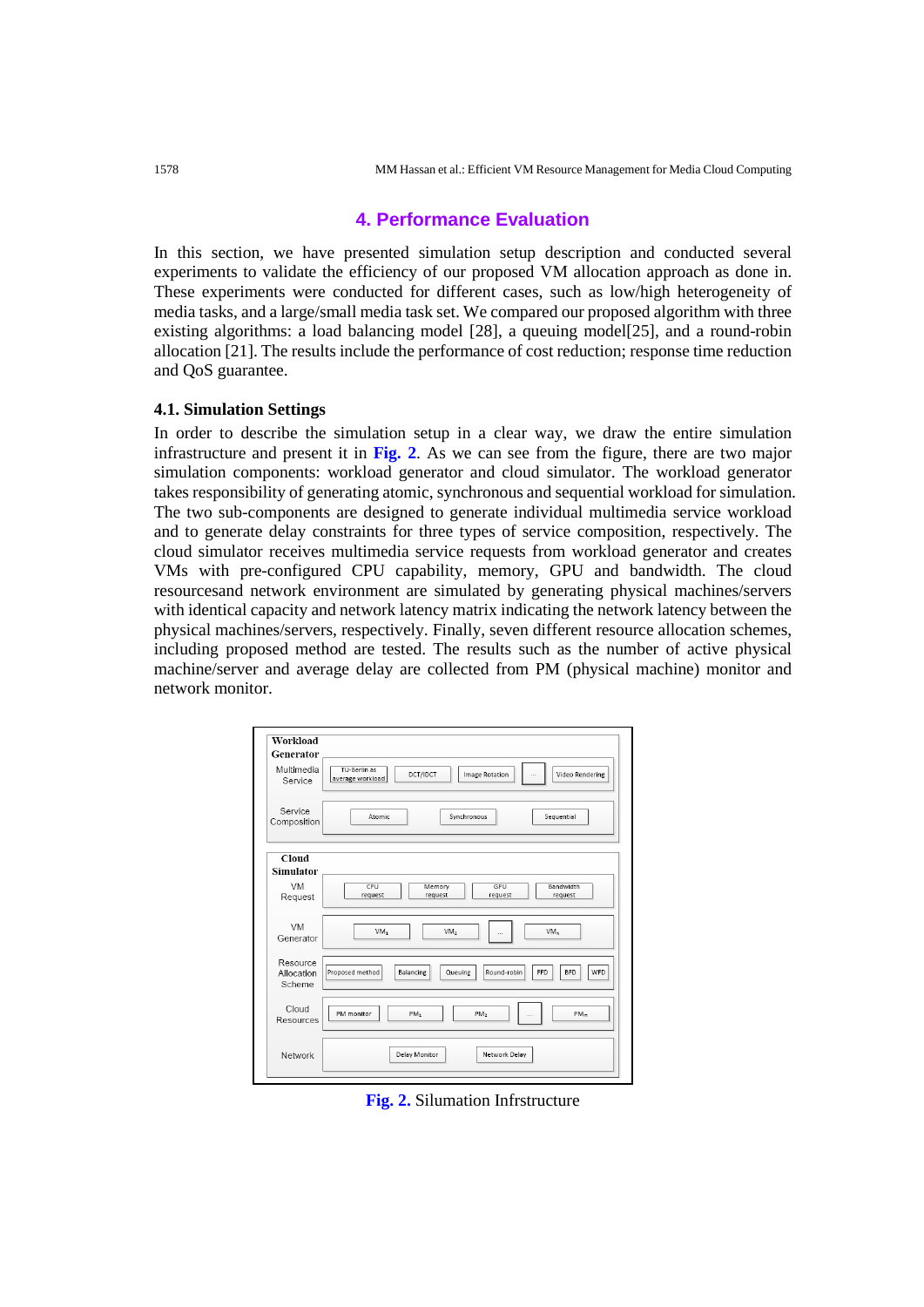**Table 2** shows simulation parameters, where *HI, ACU, AMU, APU, ANU* represents heterogeneity index, average CPU utilization(%), average memory utilization(%), average GPU utilization(%), and the average network bandwidth utilization(%) respectively. *HI*, *ACU*  and *AMU*were retrieved from the Technical University of Berlin (TU-Berlin) workload [8], which are normally used by researchers and students to execute computational experiments. redTo address multimedia service issues in our simulation, we generate the workload by considering several representative multimedia service cases. The first case is Discrete Cosine Transform/Inverse Discrete Cosine Transform (DCT/IDCT), which is very CPU intensive and mostly used in the MPEG and JPEG encoding/decoding [35][36]. Secondly, image rotation has relatively low demand on CPU capacity, but needs more memory and bandwidth. We also consider video rendering workload withhigh demand on GPU capability. As the size of image/video can be different between the service instances, the workload should not be generated in an identical way even for the same multimedia service case. Using the above simulation parameters and the patterns of multimedia service, we randomly generate multimedia service requests in each workload. Initially, the capacities of physical servers were assumed to be identical. In this simulation, the number of physical server was fixed to 100.

 **Table 3** specifies the delay settings, where *IDC*, *SDC*, *IDT* and *SDT* represents the individual delay constraint on atomic media service, the sequential delay constraint on adjacent media services, the individual delay time on a single server, and the sequential delay time on connected servers respectively. The variation of heterogeneity only affects the delay constraint on media services.

 While allocating the services, two types of allocation schemes are adopted. In large group allocation case, all media service requirements are assumed to be generated and submitted at one time. On the other hand, small group allocation allows only 1-5 media service requests submission. When the current allocation is done, the following 1-5 media service requests will be created. In both cases, each group of composite media services contains 1-5 services, which can be atomic, synchronous or sequential. Theservice composition does not introduce more resource consumption, but can change the delay constraint on the services.

| Heterogeneity   Number of   HI |        |      | ACU    | AMU    | AGU | ANU |
|--------------------------------|--------|------|--------|--------|-----|-----|
|                                | traces |      |        |        |     |     |
| Low                            | 50-200 | 0.17 | 25.2%  | 28.36% | 30% | 30% |
| High                           | 50-200 | 063  | 47.28% | 48.67% | 50% | 50% |

**Table 2.** Details of workload group

| Heterogeneity   IDC |                  | <b>SDC</b>                                                                                  | <b>IDT</b> | <b>SDT</b> |
|---------------------|------------------|---------------------------------------------------------------------------------------------|------------|------------|
| Low                 | $25$ ms- $35$ ms | $\frac{1}{25}$ ms-35ms $\frac{1}{25}$ ms-30ms $\frac{1}{25}$ ms-15ms                        |            |            |
| High                | $15ms-45ms$      | $25 \text{ms} - 45 \text{ms}$   $5 \text{ms} - 30 \text{ms}$   $5 \text{ms} - 15 \text{ms}$ |            |            |

**Table 3.** Details of delay

### **4.2. Experiments**

#### **4.2.1. Cost Optimization**

Several sets of experiments were conducted in the simulation. Firstly, we adopted different request patterns of media services/applications in the experiment (i.e. large/small media service group at Low/high heterogeneous environment) to measure the cost optimization capability. The number of media requests was fixed to 100.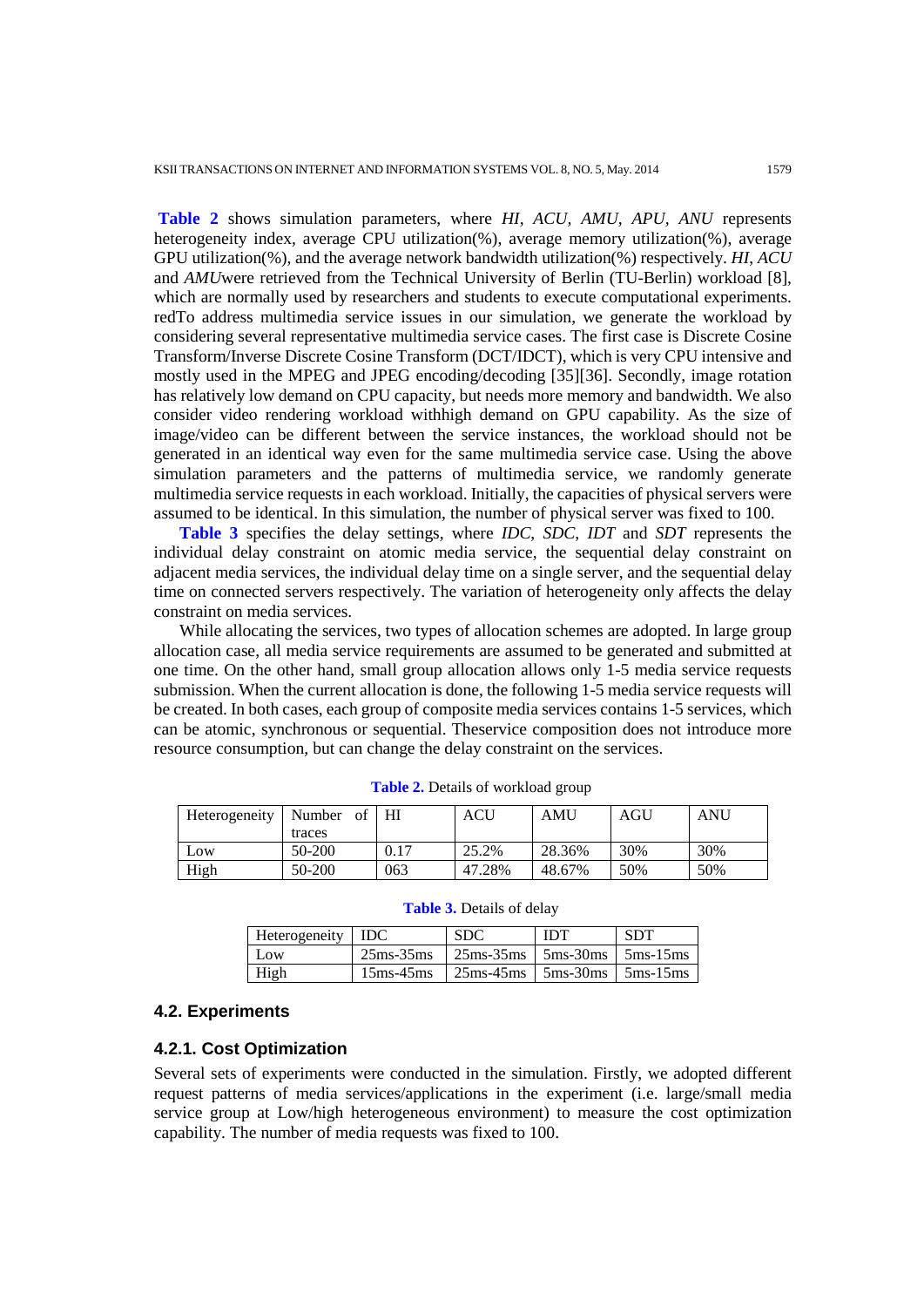

 **Fig. 3** shows the simulation results derived from the large task group at low heterogeneity environment. From the results, we have found that our proposed approach and the load balancing method have the same performance. The optimal allocation sequence is applied by the load balancing method as well as our proposed approach. Since the low heterogeneity requests do not overuse any type of resource, the resource utilization condition threshold we used in our proposed approach does not provide further optimization in this environment. The queuing model performs worse than any other solution as it does not consider virtual machine. Thus, each service request must occupy one physical server. The round-robin method randomly chooses a physical server for each request. Since it does not provide any optimization method, we have found that 65 physical servers need to be launched according to the allocation results of round-robin method. redThe original FFD, BFD and WFD are also tested in this simulation environment. The results suggest that those original heuristics considering one dimension (CPU capacity) have inefficient performance while dealing with the cloud resource allocation problem on multimedia service. The original WFD, since it always puts VM on a physical server with highest CPU capacity, activates 100 physical servers to handle 100 service requests. The allocation result of original FFD and that of original BFD cause 42 physical servers and 38 physical servers to be active, respectively.

 In **Fig. 4**, we present the results retrieved from the large task group and high heterogeneity environment. Due to the resource utilization condition threshold, our proposed approach outperforms existing algorithms by avoiding overuse of any resource. The performance of load balancing method does not degrade so much, as allocating a large group of requests is easier than allocating several small groups of requests. While allocating a large group of requests the load balancing method can always choose the best allocation among all the possible allocations. As the requests consume more resources, the results of round-robin, original FFD and original BFD increases to 68, 48 and 41 active servers, respectively. The performance of queuing method and that of orignal WFD remains same as what we present in **Fig. 3** due to the reasons we explained before.

 It can be seen from **Fig. 5** that our proposed also achieves best performance in the small task group and low heterogeneity environment. The advantage of our proposed approach was greatly amplified in the high heterogeneity environment, which is more similar to the real scenario. The results are presented in **Fig. 6**. Compared with the load balancing method, more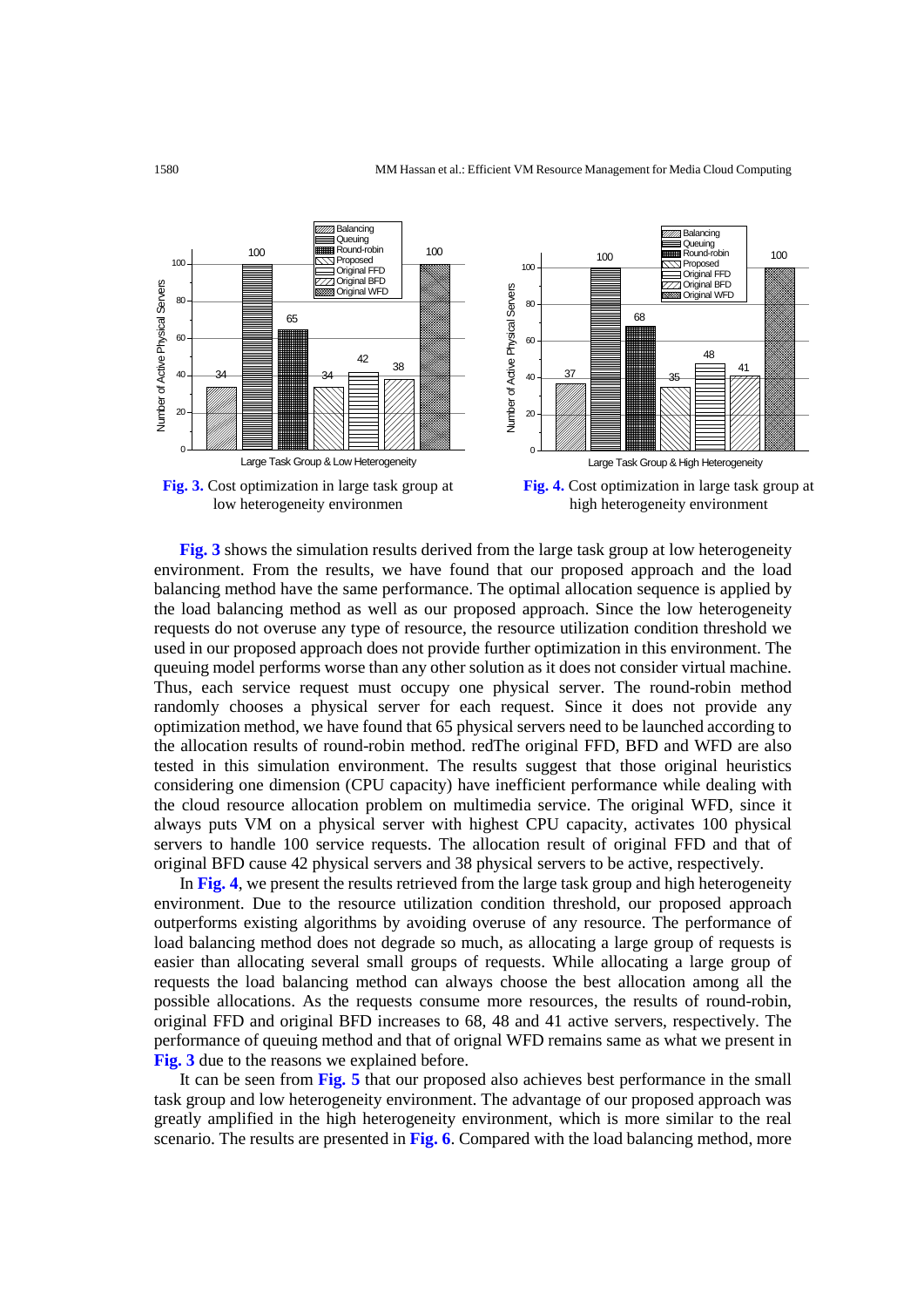than a 10% improvement is achieved from using our proposed approach. Thus, we can conclude that our proposed approach is more suitable for the real multimedia service allocation.



## **4.2.2. Scalability**

In order to validate the scalability of our proposed approach, we varied the number of service requests to test the cost in the small task group and a high heterogeneity environment. **Fig. 7** shows the results of the scalability test. When the total number of service requests equaled 50, the performance of our proposed approach was slightly better than that of the load balancing method. By increasing the workload, a significant difference can be found in the graph. Compared with the loadbalancing method, our proposed approach demonstrates better scalability. The queuing method and the round-robin method have obvious drawbacks regarding scalability.



**Fig. 7.** Scalability Test Results

 The queuing method can support maximum 100 service requests with 100 physical servers. extcolorredThe similar result is observed from the original WFD algorithm except that more than 100 service requests are actually allocated due to the use of VM. Conversely, the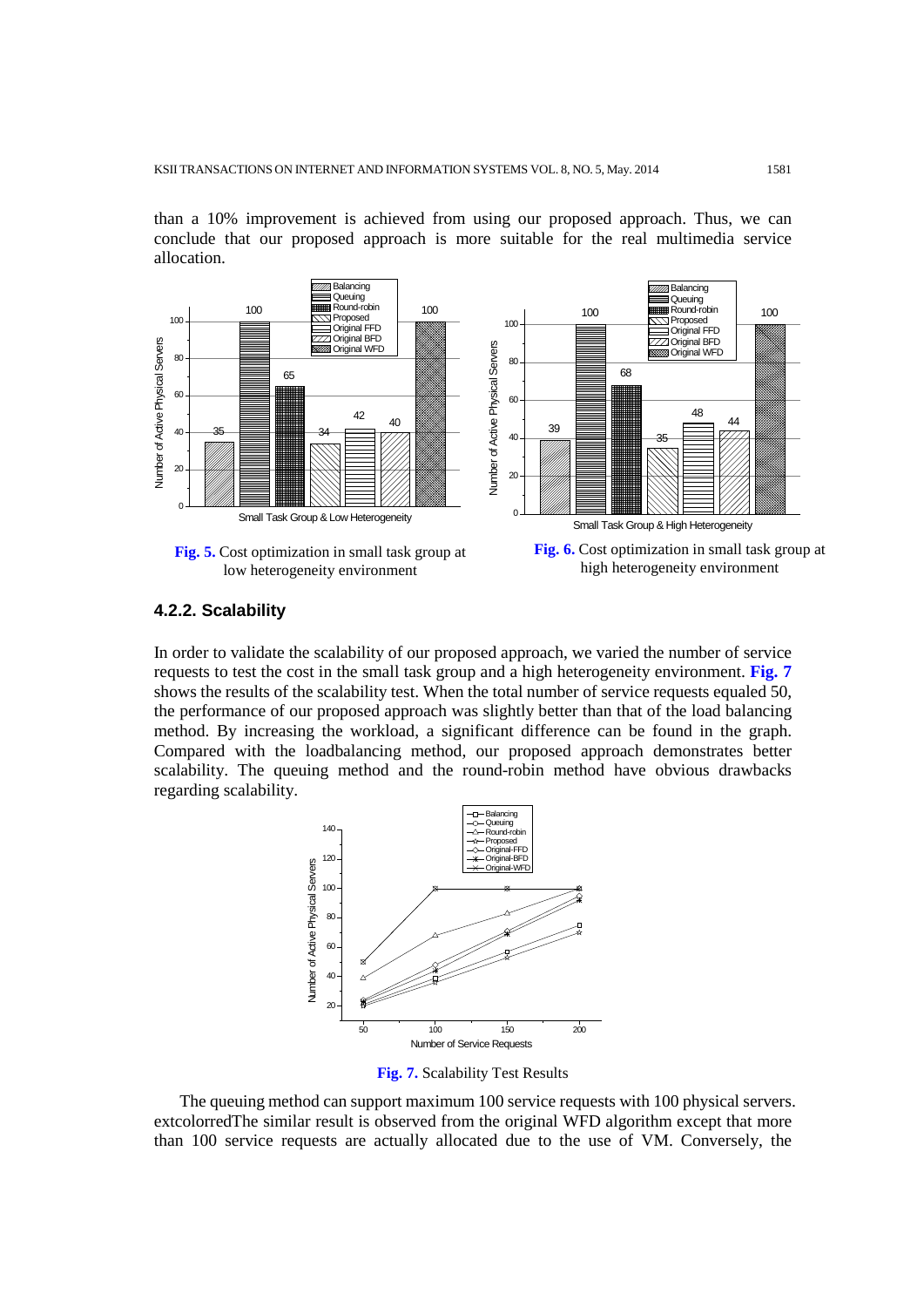round-robin algorithm cannot allocate more than 200 service requests on 100 physical servers. The original FFD and BFD algorithms perform better than round-robin algorithm, but worse than proposed method and balancing method.



**Fig. 8.** Resource utilization condition threshold vs. cost

 In the previous simulations, we allowed our proposed approach to use the optimal resource utilization condition threshold value. It was also necessary to show the importance of the threshold selection. We adopted a different threshold value in our proposed approach and presented the cost optimization results in **Fig. 8**. From the graph, we can see that our proposed approach can achieve the best performance when the selection of the threshold value is appropriate. Otherwise, the performance may significantly degrade. The results validate the importance of our threshold selection algorithm.

#### **4.2.3. Response time and QoS Success Rate**

In the second set of simulations, we explore the actual response time and QoS success rate in different environments. redSince the original FFD, BFD and WFD algorithms do not consider delay issue as the round-robin algorithm does, we do not present similar results of those algorithms. In **Fig. 9** and **Fig. 10**, we present the outcomes that we recorded in a low heterogeneity environment.



**Fig. 9.** The response time in low heterogeneity environment

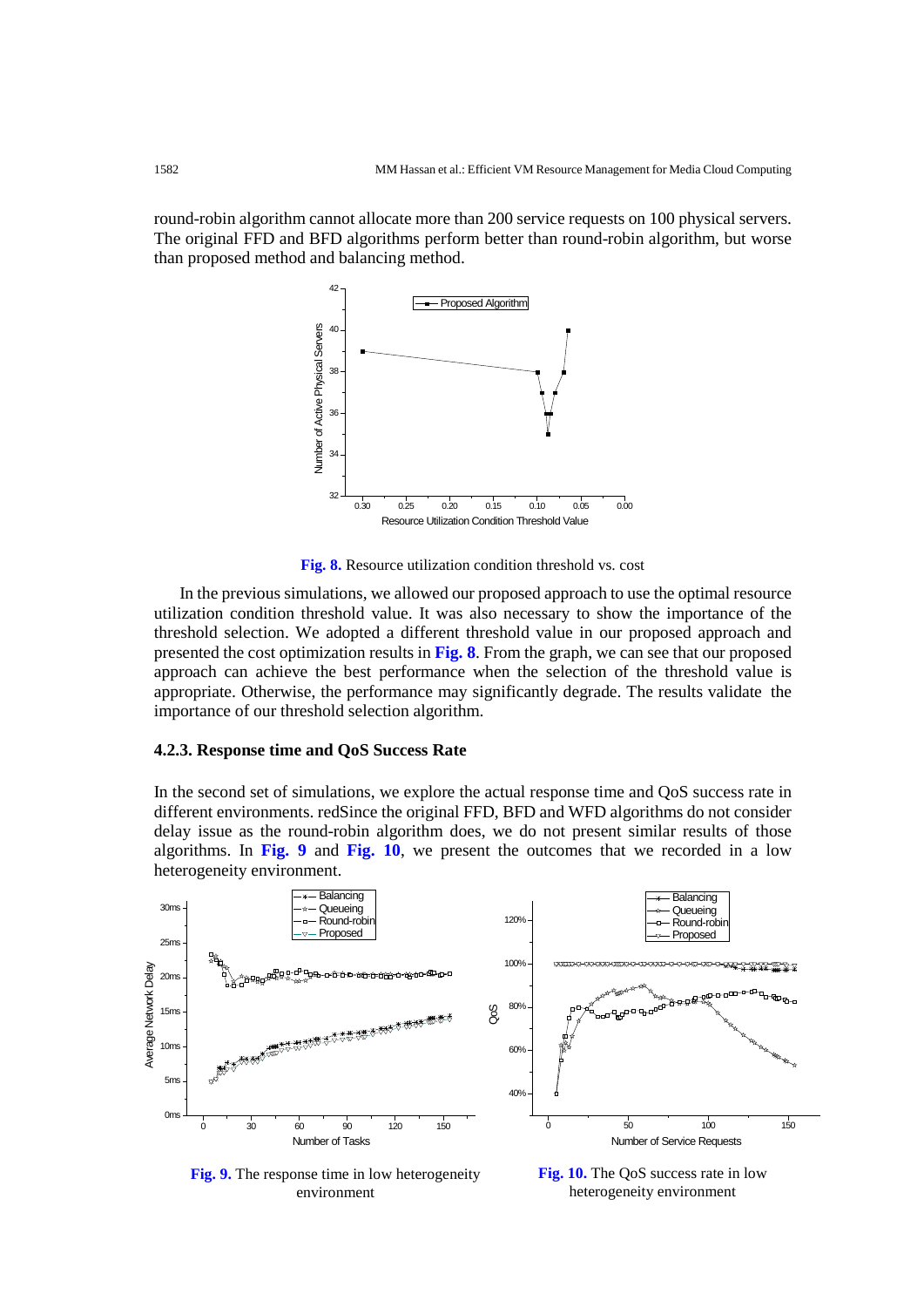In **Fig. 9**, the average delay (response time) of the services achieved by each solution is illustrated. The reason why the queuing and round-robin performs is worse than the load balancing and our proposed approach is because they do not consider the delay optimization during the VM allocation process. The loadbalancing method is able to optimize atomic delay for each service allocation. Our proposed approach performs better than the load balancing approach since we clearly define the delay model for both atomic and composite media services. Thus, we are capable to address the dependency issue among the services and the physical machines.

 As shown in **Fig. 10**, our algorithm also achieves a higher QoS success rate. The results of the queuing model decrease dramatically after 100 service requests, as it can only support 100 services with a 100 physical server. The additional service requests must wait in the queue, which means that there is a OoS violation. The round-robin approach maintains an average 70%-80% success rate with random server selection. The load balancing approach cannot meet the QoS requirement when the numberof service requests exceeds 100. Our approach improves this number to 150. At the beginning stage, the composite QoS requirement can be fulfilled by the load balancing approach, since the physical servers with very low individual delay are selected. However, the dependency of services/servers must be considered when the workload increases to a certain level. At that time, the physical servers with very low individual delay have been occupied. Thus, the load balancing approach is more likely to violate QoS requirement without exploring the dependency of services/servers.

 **Fig. 11** and **Fig. 12** show the results in a high heterogeneity environment. From **Fig. 11**, we can see that the performance of queuing and of the round-robin do not change, since their allocation results are atomic to the service delay requirement. Therefore, the actual response time remains same, as the services are still allocated to the same physical servers. As can be seen from **Fig.12** that the QoS success rate dramatically decreases if we use the queuing allocation or the round-robin allocation. The performance of the load balancing method also has an obvious degradation. Our proposed method shows its superiority, including low response time and high QoS success rate in the high heterogeneity environment. Consequently, we can conclude that our delay model is effective in the composite service allocation.



**Fig. 11.** The response time in high heterogeneity environment

**Fig. 12.** The QoS success rate in high heterogeneity environment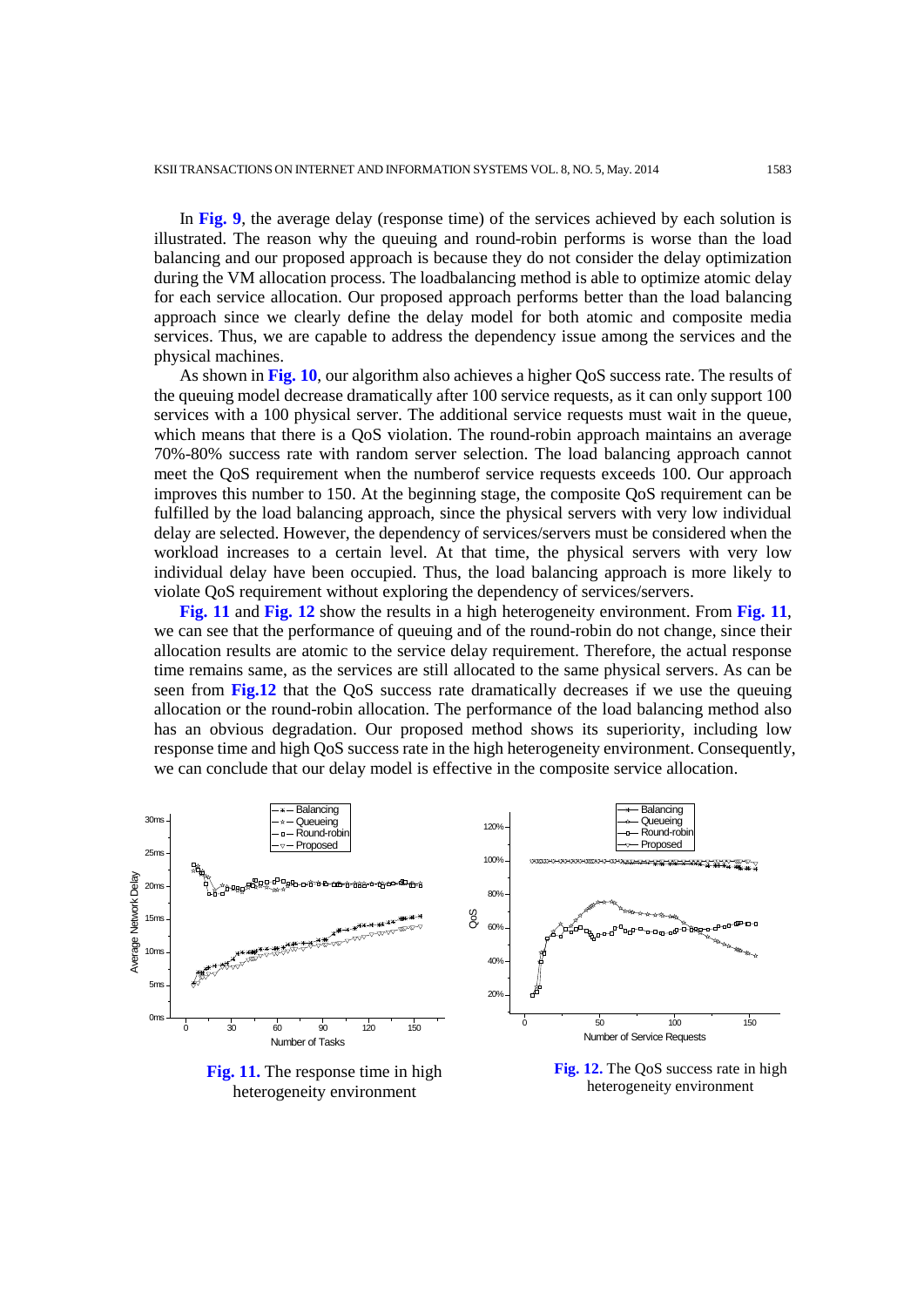#### **5. Conclusion**

The media cloud is emerging as a remarkable technology that can facilitate effective processing of complex multimedia services and provide QoS provisioning for multimedia service or applications from anywhere, anytime and at any device at lower costs. One major challenge for a cloud provider in such media cloud environment is to find an efficient VM resource allocation model for processing media service tasks. This paper presents a VM resource allocation model that dynamically utilizes VM resources to satisfy QoS requirements of media- rich mobile cloud services or applications. In order to do VM resource allocation effectively, we have presented a MILP model, as well as heuristics. Performance comparisons show that our resource management/allocation approach performs very competitively while satisfying users' QoS demand. This work does not include QoE, media play-back quality, media service profiling and benchmarking. As for the future works, we would incorporate some of above as a part of the future work. We believe that our proposed allocation approach can adapt such settings.

#### **References**

- [1] Zhu, W., Luo, C., Wang, J., Li, S., "Multimedia cloud computing. Signal Processing Magazine," *IEEE*, 28(3), 59 – 69, 2011. [Article \(CrossRef Link\)](http://dx.doi.org/10.1109/MSP.2011.940269)
- [2] Amreen, K., Kamal, K., "Mobile cloud computing as a future of mobile multimedia database," *International Journal of Computer Science and Communication*, vol. 2, pp. 29–221, 2011.
- [3] Kumar, K., Lu, Y.H., "Cloud computing for mobile users: Can offloading computation save energy?," *Computer*, 43(4), 51–56, 2010. [Article \(CrossRef Link\)](http://dx.doi.org/10.1109/MC.2010.98)
- [4] Simoens, P., De Turck, F., Dhoedt, B., Demeester, P., "Remote display solutions for mobile cloud computing," *Computer*, 44(8), 46 –53, 2011. [Article \(CrossRef Link\)](http://dx.doi.org/10.1109/MC.2011.70)
- [5] Dey, S., "Cloud mobile media: Opportunities, challenges, and directions," in *Proc. of International Conference on Computing Networking and Communications (ICNC) 2012*, pp. 929 –933, 2012. [Article \(CrossRef Link\)](http://dx.doi.org/10.1109/ICCNC.2012.6167561)
- [6] Miao, D., Zhu, W., Luo, C., Chen, C.W., "Resource allocation for cloud-based free viewpoint video rendering for mobile phones," in *Proc. of Proceedings of the 19th ACM international conference on Multimedia*, MM '11, ACM, New York, USA, pp. 1237–1240, 2011. [Article \(CrossRef Link\)](http://dx.doi.org/10.1145/2072298.2071983)
- [7] Shi, S., Jeon, W.J., Nahrstedt, K., "Campbell, R.H.: Real-time remote rendering of 3d video for mobile devices. in *Proc. of Proceedings of the 17th ACM international conference on Multimedia*, MM '09, ACM, New York, NY, USA, pp. 391–400, 2009. [Article \(CrossRef Link\)](http://doi.acm.org/10.1145/1631272.1631326)
- [8] Lin, Q., Tretter, D., Liu, J., O'Brien-Strain, E., "Multimedia analysis and composition cloud service," in *Proc. of* Proceedings of the Third International Conference on Internet Multimedia Computing and Service, ICIMCS '11, ACM, New York, NY, USA, pp. 55–58, 2011. [Article \(CrossRef Link\)](http://dx.doi.org/10.1145/2043674.2043691)
- [9] Satyanarayanan, M., Bahl, P., Caceres, R., Davies, N., "The case for vm-based cloudlets in mobile computing," *Pervasive Computing, IEEE,* 8(4), 14–23 (2009). [Article \(CrossRef Link\)](http://dx.doi.org/10.1109/MPRV.2009.82)
- [10] Tolia, N., Andersen, D., Satyanarayanan, M., "Quantifying interactive user experience on thin clients," *Computer,* 39(3), pp. 46 – 52, 2006[. Article \(CrossRef Link\)](http://dx.doi.org/10.1109/MC.2006.101)
- [11] Beloglazov, A., Abawajy, J., Buyya, R., "Energy-aware resource allocation heuristics for efficient management of data centers for cloud computing," *Future Generation Computer Systems*, 2011. [Article \(CrossRef Link\)](http://dx.doi.org/10.1016/j.future.2011.04.017)
- [12] Beloglazov, A., Buyya, R., "Optimal online deterministic algorithms and adaptive heuristics for energy and performance efficient dynamic consolidation of virtual machines in Cloud data centers," Concurrency Computat., Pract. Exper. 24, 13971420, 2012. [Article \(CrossRef Link\)](http://dx.doi.org/10.1002/cpe.1867)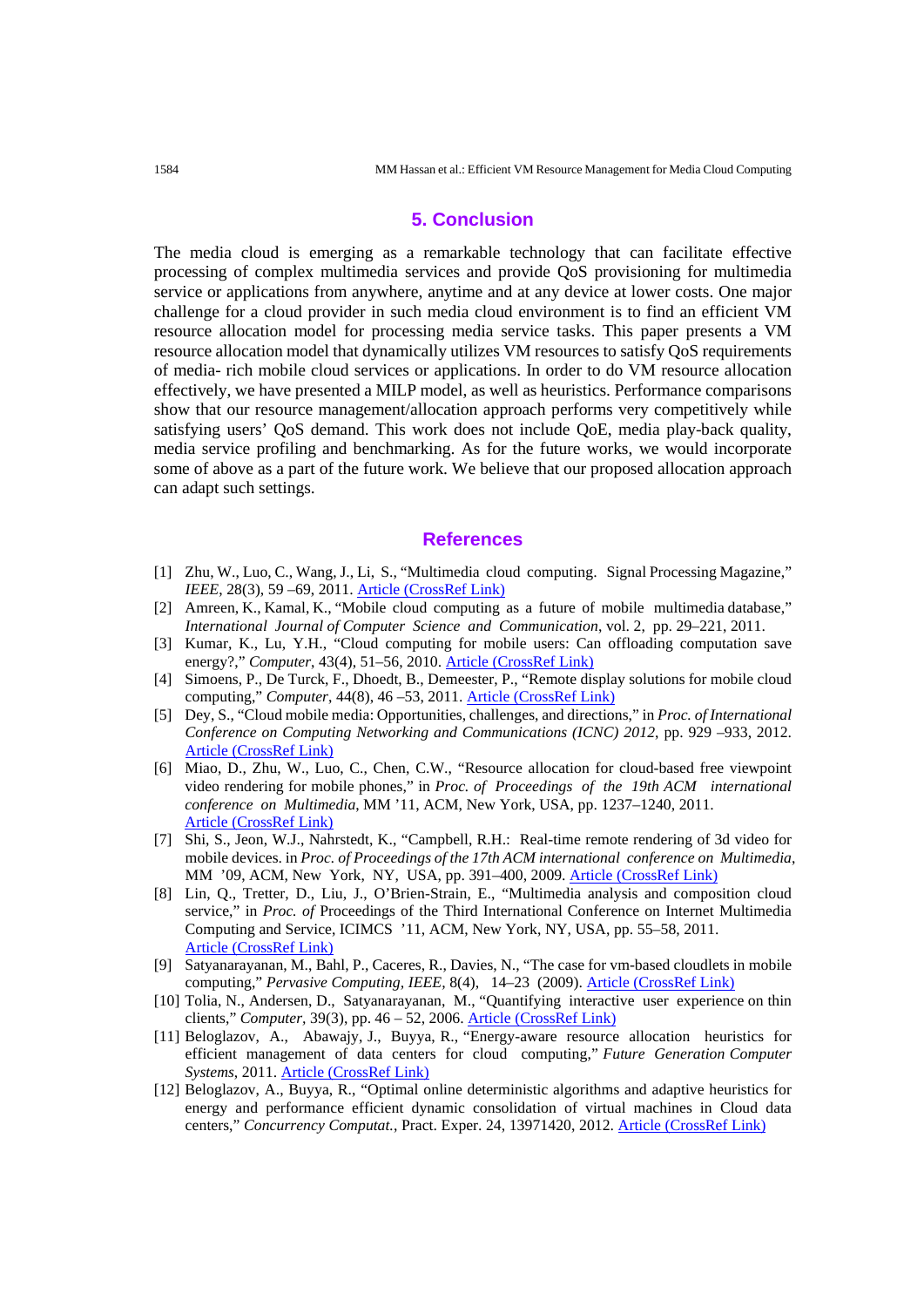- [13] Igo Goiri, Berral, J.L., Fit, J.O., Juli, F., Nou, R., Guitart, J., Gavald, R., Torres, J., "Energy-efficient and multifaceted resource management for profit-driven virtualized data centers," Future Generation Computer Systems, 2012. **Article (CrossRef Link)**
- [14] Stillwell, M., Schanzenbach, D., Vivien, F., Casanova, H., "Resource allocation algorithms for virtualized service hosting platforms," *Journal of Parallel and Distributed Computing*, 70(9), pp. 962 – 974, 2010. **Article (CrossRef Link)**
- [15] Aisopos, F., Tserpes, K., Varvarigou, T., "Resource management in software as a service using the knapsack problem model," *International Journal of Production Economics*, 2011. [Article \(CrossRef Link\)](http://dx.doi.org/10.1016/j.ijpe.2011.12.011)
- [16] Nguyen Van, H., Dang Tran, F., Menaud, J.M., "Autonomic virtual resource management for service hosting platforms," in *Proc. of Proceedings of the 2009 ICSE Workshop on Software Engineering Challenges of Cloud Computing*, CLOUD '09, Washington DC, USA, pp. 1–8, 2009. [Article \(CrossRef Link\)](http://dx.doi.org/10.1109/CLOUD.2009.5071526)
- [17] Lin, W., Qi, D., "Research on resource self-organizing model for cloud computing," in *Proc. of 2010 International Conference on Internet Technology and Applications*, pp. 1–5, 2010. [Article \(CrossRef Link\)](http://dx.doi.org/10.1109/ITAPP.2010.5566394)
- [18] Teng, F., Magoule, s. F., "Resource pricing and equilibrium allocation policy in cloud computing," in *Proc. of 2010 IEEE 10th International Conference on Computer and Information Technology (CIT)*, pp. 195 –202, 2010. [Article \(CrossRef Link\)](http://dx.doi.org/10.1109/CIT.2010.70)
- [19] Wei, G., V., V.A., Yao, Z., Xiong, N., "A game-theoretic method of fair resource allocation for cloud computing services," *J. Supercomput*, 54, pp. 252–269, 2010. [Article \(CrossRef Link\)](http://dx.doi.org/10.1007/s11227-009-0318-1)
- [20] Hassan, M.M., Hossain, M., Sarkar, A., Huh, E.N., "Cooperative game-based distributed resource allocation in horizontal dynamic cloud federation platform," *Information Systems Frontiers,* pp. 1–20, 2012[. Article \(CrossRef Link\)](http://dx.doi.org/10.1007/s10796-012-9357-x)
- [21] Berral, J. L., Gavalda, R., & Torres, J., "Adaptive scheduling on power-aware managed data-centers using machine learning," in *Proc. of Proceedings of the 2011 IEEE/ACM 12th International Conference on Grid Computing,* IEEE Computer Society, pp. 66-73, 2011. [Article \(CrossRef Link\)](http://dx.doi.org/10.1109/Grid.2011.18)
- [22] Younge, A. J., Von Laszewski, G., Wang, L., Lopez-Alarcon, S., & Carithers, W., "Efficient resource management for cloud computing environments," in *Proc. of IEEE Green Computing Conference*, pp. 357-364, 2010. [Article \(CrossRef Link\)](http://dx.doi.org/10.1109/GREENCOMP.2010.5598294)
- [23] Sembiring, K., & Beyer, A., "Dynamic resource allocation for cloud-based media processing," in *Proc. of Proceeding of the 23rd ACM Workshop on Network and Operating Systems Support for Digital Audio and Video,* ACM, pp. 49-54, 2013[. Article \(CrossRef Link\)](http://dx.doi.org/10.1145/2460782.2460791)
- [24] Nan, X., He, Y., & Guan, L., "Optimal resource allocation for multimedia application providers in multi-site cloud," in *Proc. of 2013 IEEE International Symposium on Circuits and Systems (ISCAS),*IEEE, pp. 449-452, 2013[. Article \(CrossRef Link\)](http://dx.doi.org/10.1109/ISCAS.2013.6571877)
- [25] Nan, X., He, Y., Guan, L., "Optimal resource allocation for multimedia cloud based on queuing model," in *Proc. of* 2011 *IEEE 13th International Workshop on Multimedia Signal Processing (MMSP)*, pp. 1 –6, 2011. [Article \(CrossRef Link\)](http://dx.doi.org/10.1109/MMSP.2011.6093813)
- [26] Nan, X., He, Y., Guan, L., "Optimal allocation of Virtual Machines for cloud-based multimedia applications," in *Proc. of 2012 IEEE 14th International Workshop on Multimedia Signal Processing (MMSP)*, pp. 175–180, 2012. [Article \(CrossRef Link\)](http://dx.doi.org/10.1109/MMSP.2012.6343436)
- [27] Nan, X., He, Y., Guan, L., "Optimal resource allocation for multimedia cloud in priority service scheme," in *Proc. of 2012 IEEE International Symposium on Circuits and Systems (ISCAS)*, pp. 1111 –1114, 2012. [Article \(CrossRef Link\)](http://dx.doi.org/10.1109/ISCAS.2012.6271425)
- [28] Wen, H., Hai-ying, Z., Chuang, L., Yang, Y., "Effective load balancing for cloud-based multimedia system," in *Proc. of 2011 International Conference on Electronic and Mechanical Engineering and Information Technology (EMEIT)*, vol. 1, pp. 165–168, 2011. [Article \(CrossRef Link\)](http://dx.doi.org/10.1109/EMEIT.2011.6022888)
- [29] Kou, L.T., Markowsky, G., "Multidimensional bin packing algorithms," *IBM J. Res.,* Dev. *21*, pp. 443–448, 1977[. Article \(CrossRef Link\)](http://dx.doi.org/10.1147/rd.215.0443)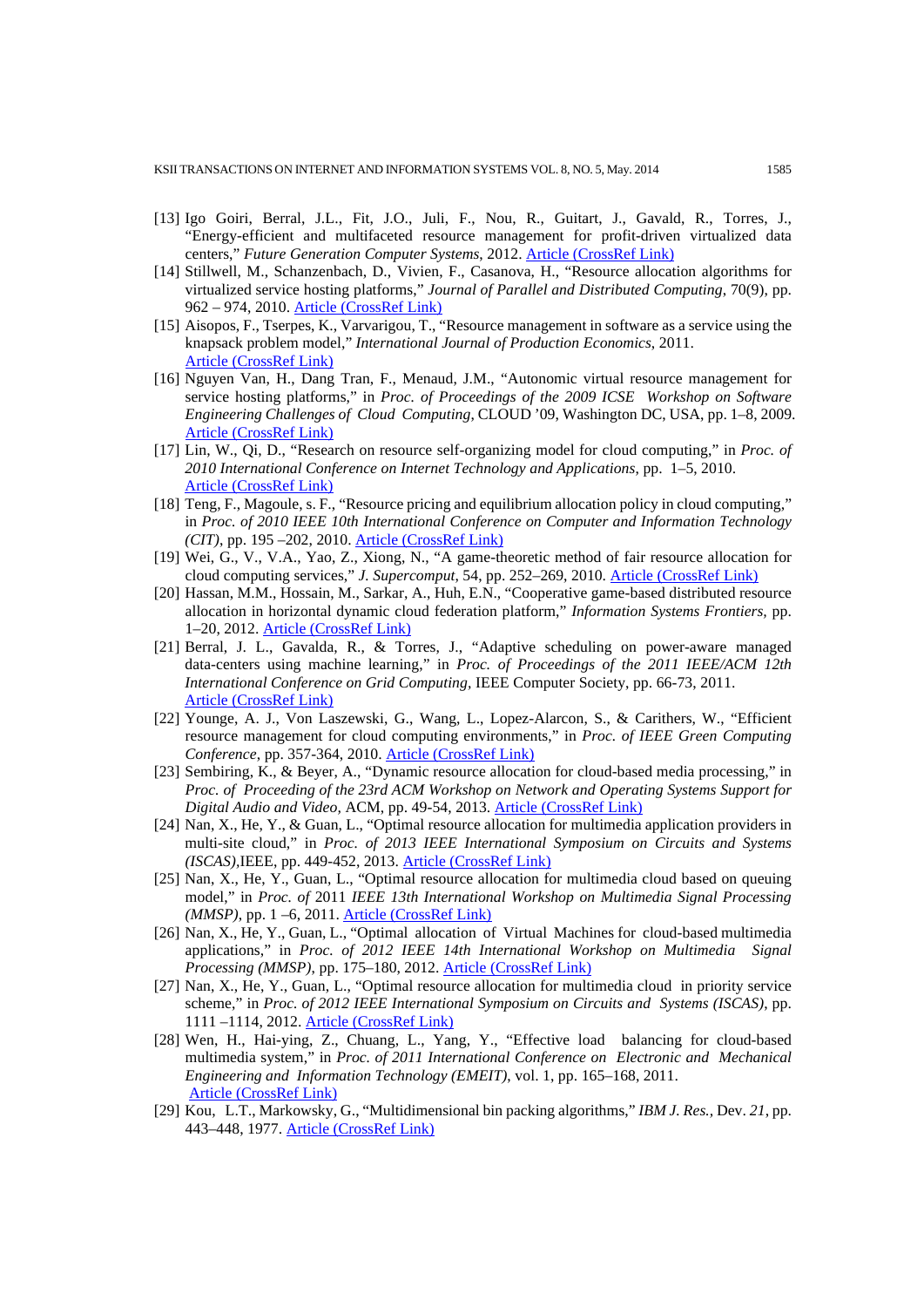- [30] Calyam, P., Patali, R., Berryman, A., Lai, A.M., Ramnath, R., "Utility directed resource allocation in virtual desktop clouds," *Comput. Netw.,* 55, 4112–4130, 2011. [Article \(CrossRef Link\)](http://dx.doi.org/10.1016/j.comnet.2011.07.019)
- [31] Lai, G., Song, H., Lin, X., "A service based light weight desktop virtualization system," in *Proc. of 2010 International Conference on Service Sciences (ICSS)*, pp. 277–282, 2010. [Article \(CrossRef Link\)](http://dx.doi.org/10.1109/ICSS.2010.44)
- [32] Chen, G., He, W, B., Liu, J., Nath, S., and Leonidas, R., Lin, X., Feng, Z., "Energy- aware server provisioning and load dispatching for connection-intensive internet services," in *Proc. of Proceedings of the 5th USENIX Symposium on Networked Systems Design and Implementation*, vol. 5, pp. 337–350, 2008
- [33] Xiao, Z., Song, W, J., Chen, Qi., "Dynamic Resource Allocation Using Virtual Machines for Cloud Computing Environment," in *Proc. of IEEE Transactions on Parallel and Distributed Systems*, vol. 24, number. 6, pp. 1107–1117, 2013[. Article \(CrossRef Link\)](http://dx.doi.org/10.1109/TPDS.2012.283)
- [34] Bisection Method[. http://en.wikipedia.org/wiki/Bisection\\_method.](http://en.wikipedia.org/wiki/Bisection_method) Access date: 2013
- [35] Haskell., Barry, G., "Digital video: an introduction to MPEG-2," Publisher: Kluwer Academic Pub, 1997
- [36] Mitchell, Joan, L., "MPEG video compression standard," Publisher: Kluwer Academic Pub, 1996
- [37] Hossain, M. S., Hassan, M. M., Qurishi, M. A., and Alghamdi, A., "Resource allocation for service composition in cloud-based video surveillance platform," in *Proc. of IEEE International Conference on Multimedia and Expo Workshops (ICMEW)*, pp. 408-412, 2012. [Article \(CrossRef Link\)](http://dx.doi.org/10.1109/ICMEW.2012.77)
- [38] Ouyang, Z., Xu, L., Ramamurthy, B., "Diverse community: Demand differentiation in P2P live streaming," *Peer-to-Peer Networking and Applications*, 4(1), pp. 23-36, 2011. [Article \(CrossRef Link\)](http://dx.doi.org/10.1007/s12083-010-0088-9)
- [39] Zhou, L., Chen, M., Qian, Y., Chen, H., "Fairness Resource Allocation in Blind Wireless Multimedia Communications," *IEEE Transaction on Multimedia*, 15(4), pp. 946-956, 2013. [Article \(CrossRef Link\)](http://dx.doi.org/10.1109/TMM.2013.2237895)
- [40] Louvel, M., Plantec, A., Babau, J. P., "Resource management for multimedia applications, distributed in open and heterogeneous home networks," *Journal of Systems Architecture*, 59(3), pp. 121-134, 2013[. Article \(CrossRef Link\)](http://dx.doi.org/10.1016/j.sysarc.2013.01.003)



**Mohammad Mehedi Hassan** is an Assistant Professor of Information Systems Department in the College of Computer and Information Sciences, King Saud University, Riyadh, Kingdom of Saudi Arabia. He received his Ph.D. degree in Computer Engineering from Kyung Hee University, South Korea in February 2011. He was a Research Professor at Computer Engineering department, Kyung Hee University, South Korea from March, 2011 to October, 2011. He has authored and co-authored more than 50 publications including refereed IEEE/ACM/Springer journals, conference papers, books, and book chapters. He has served as, chair, and Technical Program Committee member in numerous international conferences/workshops like IEEE HPCC, IEEE ICME, ACM Multimedia, ICA3PP, IEEE ICC, TPMC, IDCS, etc. His research interests include Cloud collaboration, multimedia Cloud, sensor-Cloud, mobile Cloud, Thin-Client, Grid computing, IPTV, virtual network, sensor network, and publish/subscribe system.



**Biao Song** received a B.S. degree from the Department of Computer Sciences, Hebei Normal University, in 2008. He received his Ph.D. degree in Computer Engineering from Kyung Hee University, South Korea in August 2012. Currently he is an Assistant Professor of Information Systems Department in the College of Computer and Information Sciences, King Saud University, Riyadh, Kingdom of Saudi Arabia. His research interests include task co-allocation, dynamic collaboration in cloud computing, remote display protocols in thin client environments, and IPTV service delivery over virtual networks.